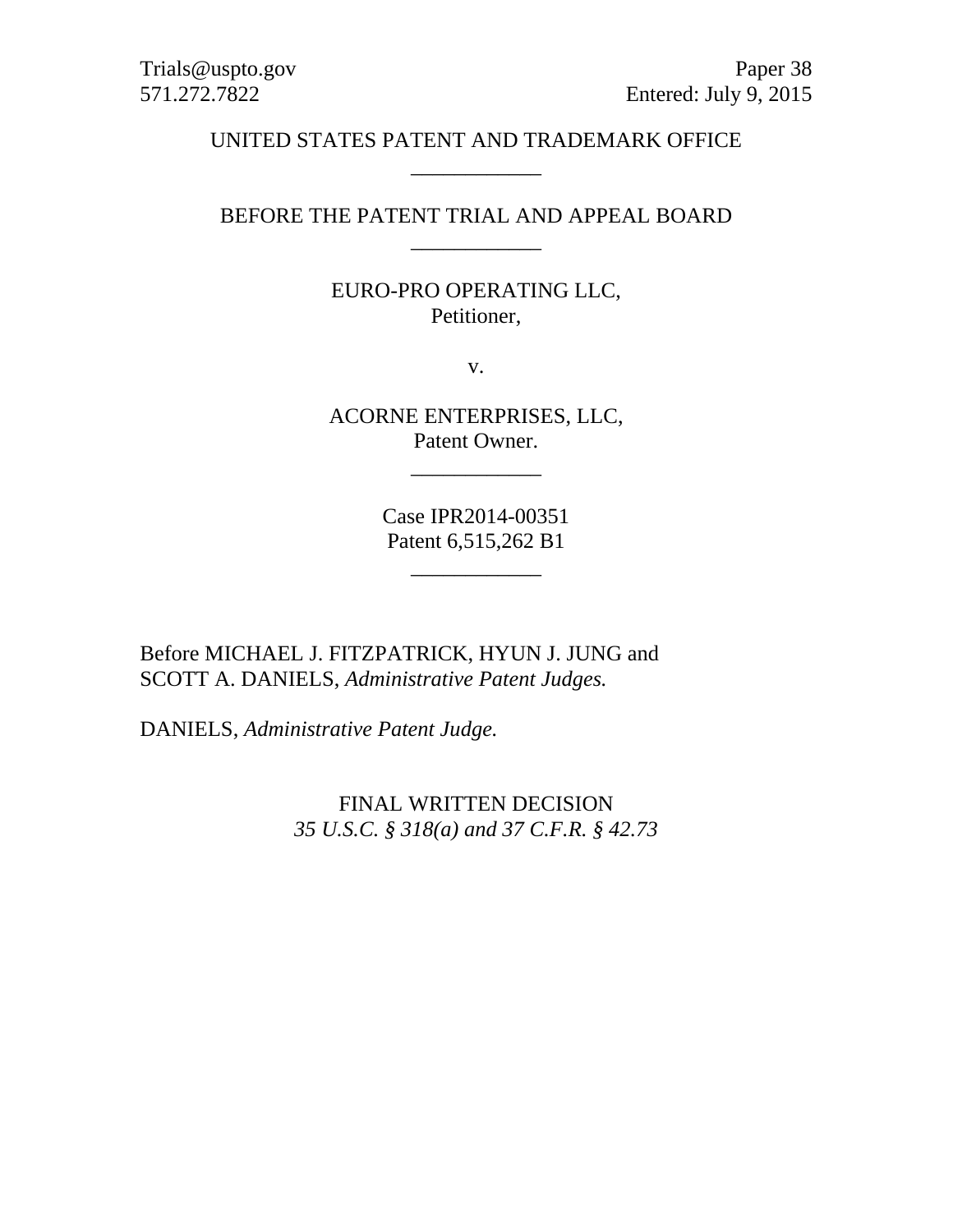## I. INTRODUCTION

#### *A. Background*

Euro-Pro Operating LLC ("Petitioner") filed a corrected Petition to institute an *inter partes* review of claims 1, 13, and 14 of U.S. Patent No. 6,515,262 B1 ("the '262 patent"). Paper 8 ("Pet."). Acorne Enterprises, LLC ("Patent Owner") waived its preliminary response. Paper 18. We instituted trial for claims 1, 13, and 14 of the '262 patent on certain grounds of unpatentability asserted in the Petition. Paper 19 ("Decision to Institute" or "Inst. Dec.").

After institution of trial, on October 22, 2014, Patent Owner filed a corrected Patent Owner Response ("PO Resp." Paper 29), along with a Motion to Amend the claims in this proceeding. ("Mot. to Amend" Paper 28). Subsequently, Petitioner filed a Reply ("Reply" Paper 31) on December 23, 2014 and an Opposition ("Opp. to Amend" Paper 32) the same day, and Patent Owner filed a Reply ("Reply Opp. to Amend" Paper 34) to the Opposition.

A hearing was not requested in this proceeding. *See* 37 C.F.R. § 42.73

We have jurisdiction under 35 U.S.C. § 6(c). This final written decision is issued pursuant to 35 U.S.C. § 318(a).

Petitioner has shown by a preponderance of the evidence that claims 1, 13, and 14 of the '262 patent are unpatentable.

#### *B. The '262 Patent*

The '262 patent (Ex. 1001), titled "Deep Well Cooker with Dual Heating Elements," generally relates to an electric cooking appliance, known as a deep well cooker, for preparing and serving hot foods. Ex. 1001, 1:6– 30. Figure 1B of the '262 patent is reproduced below: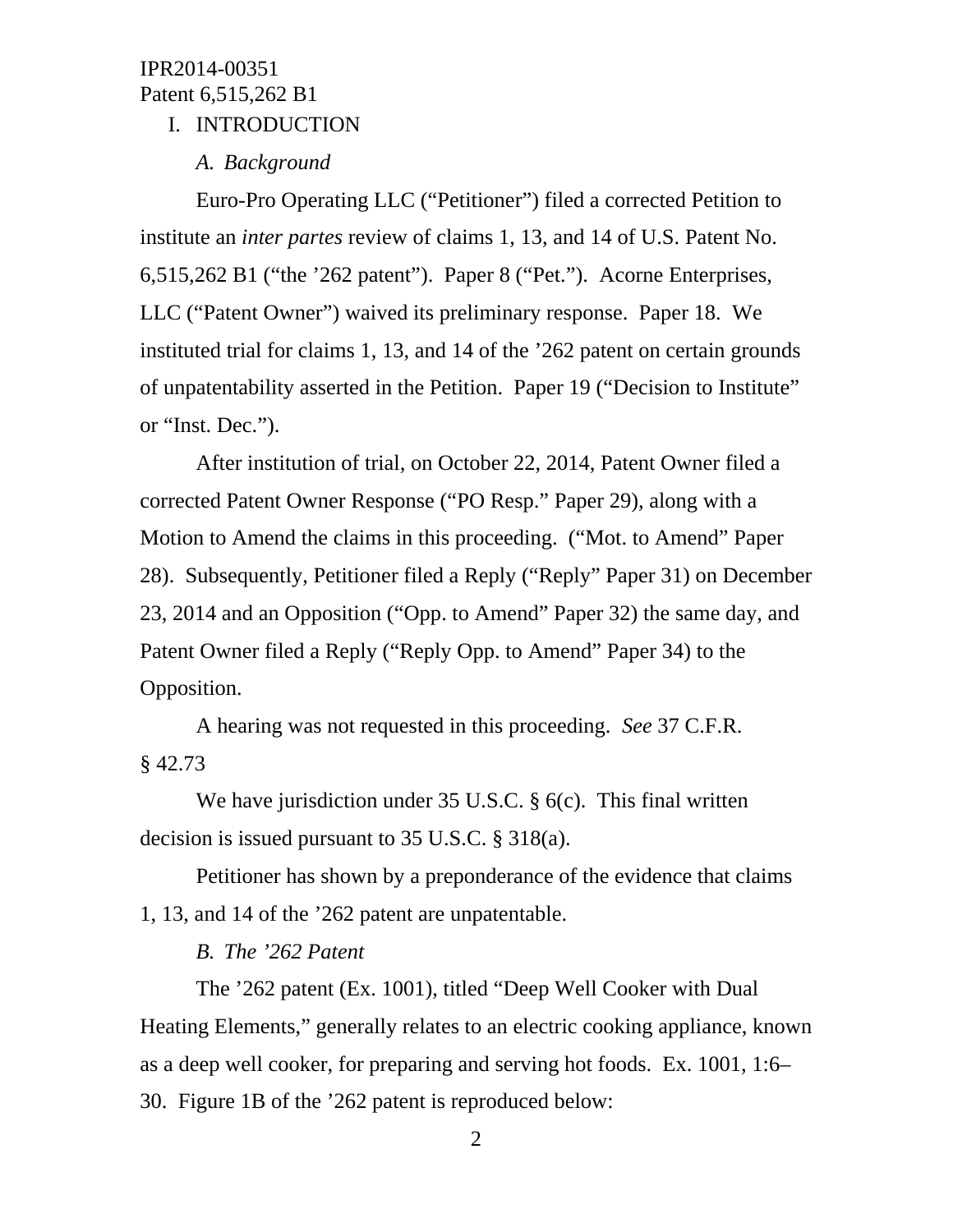

FIG. 1B

Figure 1B depicts a front view of deep well cooker 10 (shown in the figure without a reference designator) in an open condition. Ex. 1001, 2:44– 46. The cooker includes housing 22 and lid 28. *Id.* at 2:66–3:3. As depicted by Figure 1B of the '262 patent, above, the cooker is shown with lid 28 in an open position, and with deep well member 36, bottom heating element 38, and wrap-around heating element 40 represented by dashed lines. Food is heated in deep well member 36 within housing 22. *Id.* at 3:12–14. The deep well member can be made of stainless or enameled steel, aluminum, or cast iron and, according to the '262 patent, is heated by the bottom heating element and the wrap-around heating element. *Id*. at 3:15– 18, 46–53.

Shown on the front of cooker 10 are temperature control switch 32 and multifunction control switch 34, which regulate heating elements 38, 40.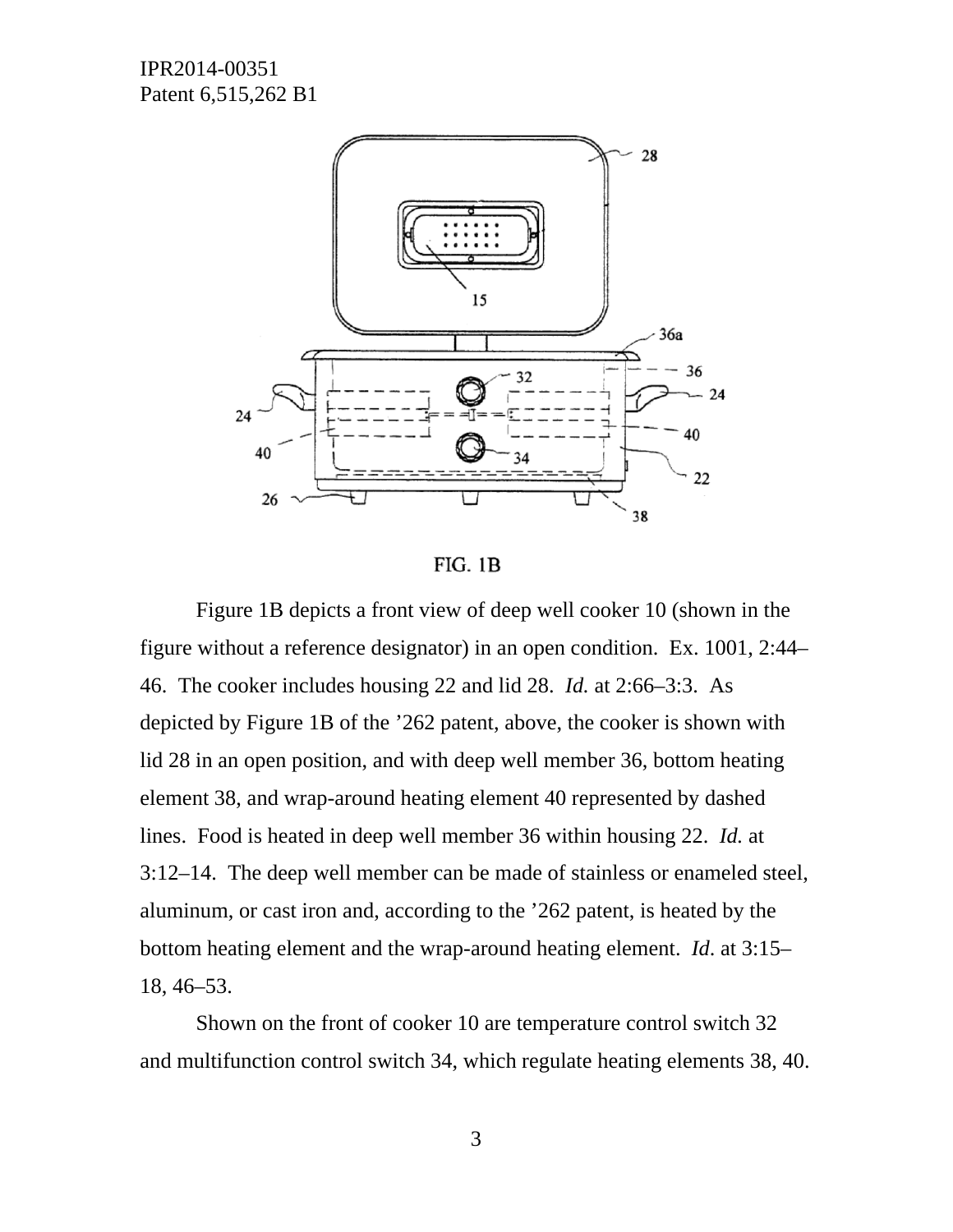*Id.* at 3:34–41. According to the '262 patent, the temperature control switch is electrically interconnected to the multi-function control switch to pass current to either the bottom heater, the wrap-around heater, or both. *Id*. at 3:65–66. In this way, the bottom and wrap-around heaters can be energized individually or in combination, depending upon the desired cooking mode.

*Id*. at 3:66–4:1.

## *C. Illustrative Claims*

Of the challenged claims, only claim 1 is independent. Claims 13 and 14 depend from claim 1. Claim 1 illustrates the claimed subject matter and is reproduced below:

1. A deep well cooker comprising:

an outer housing having a lid member;

a deep well member residing within said housing, said

deep well member having a bottom surface with integrally formed sidewalls and an open top;

- heating means including a bottom heating element and a wraparound heating element radially disposed about said deep well member and positioned intermediate said housing and said deep well member;
- temperature controlling means electrically interconnected to said heating means for regulating the temperature of said heating elements; and
- function controlling means electrically interconnected to said temperature controlling means and to said heating elements enabling said bottom heating element and said wrap-around heating element to be selectively energized to provide variable cooking modes.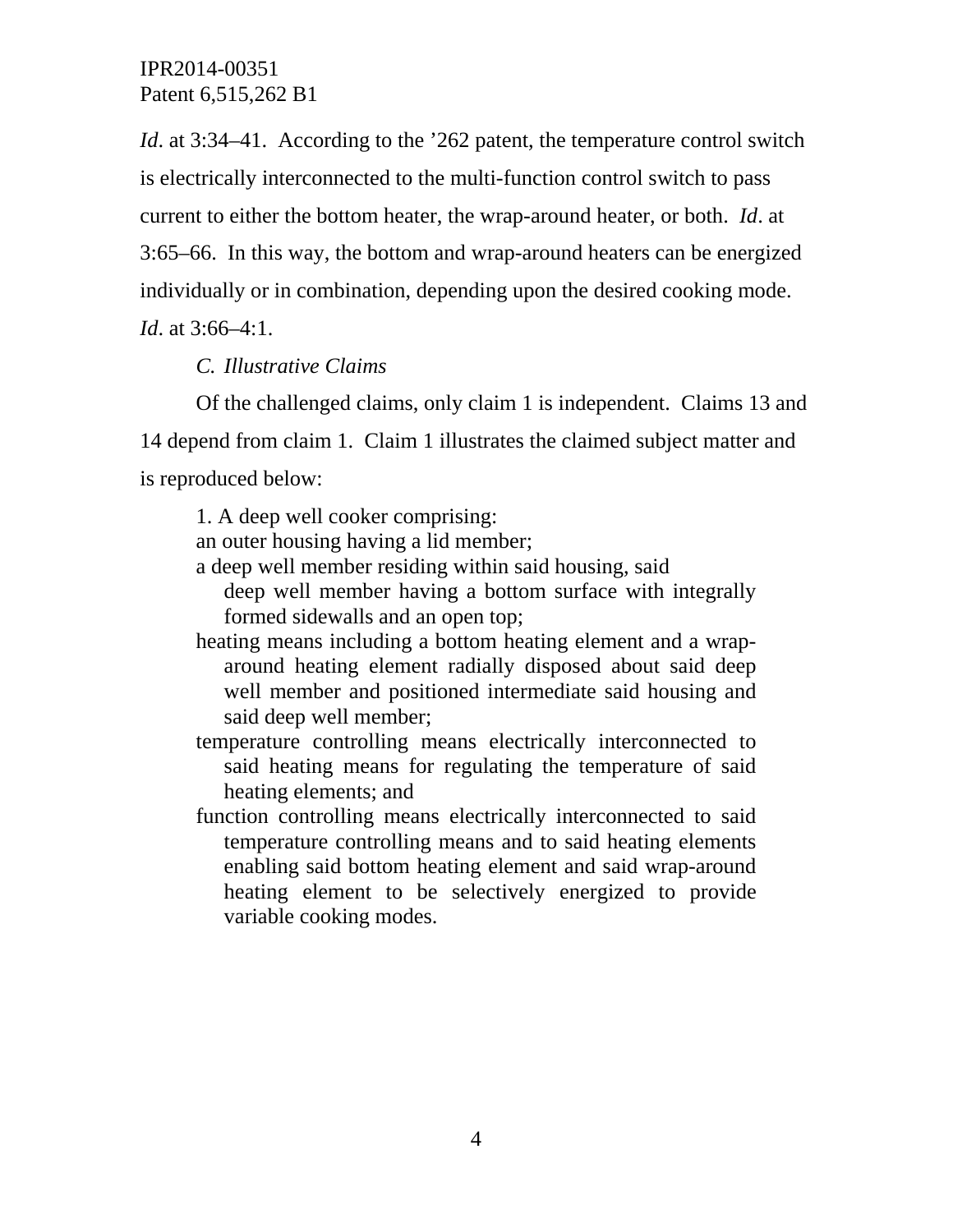*D. The Prior Art References Supporting Alleged Unpatentability* 

Petitioner relies upon the following prior art references:

Hlava et al., US 6,274,847 B1 (Aug. 14, 2001) ("Hlava," Ex. 1003);

Nachumsohn, US 2,187,888 (Jan. 23, 1940) ("Nachumsohn," Ex.

1004);

Vallorani, US 2,778,914 (Jan. 22, 1957) ("Vallorani," Ex. 1005);

Takikawa et al., US 5,512,733 (Apr. 30, 1996) ("Takikawa," Ex. 1006);

Henke, US 4,024,377 (May 17, 1977) ("Henke," Ex. 1007); and Jepson et al., US 3,393,295 (July 16, 1968) ("Jepson," Ex. 1008).

*E. The Instituted Grounds of Unpatentability* 

| Reference(s)                | <b>Basis</b> | Claims challenged |
|-----------------------------|--------------|-------------------|
| Hlava and applicant         | \$103(a)     | 1, 13, and 14     |
| admitted prior art          |              |                   |
| <b>Hlava and Nachumsohn</b> | \$103(a)     | 1, 13, and 14     |
| Nachumsohn                  | \$103(a)     | 1, 13, and 14     |
| Nachumsohn and              | \$103(a)     | 1, 13, and 14     |
| Vallorani                   |              |                   |

Petitioner supports its challenge with a Declaration of Mr. Robert A. Sherwood, BSEE, MSEE. ("Sherwood Decl.," Ex. 1017).

## II. CLAIM CONSTRUCTION

## *A. Legal Standard*

Consistent with the statute and the legislative history of the Leahy-Smith America Invents Act ("AIA"), Public Law 112-29, 125 Stat. 284 (September 16, 2011), the Board will interpret claims of an unexpired patent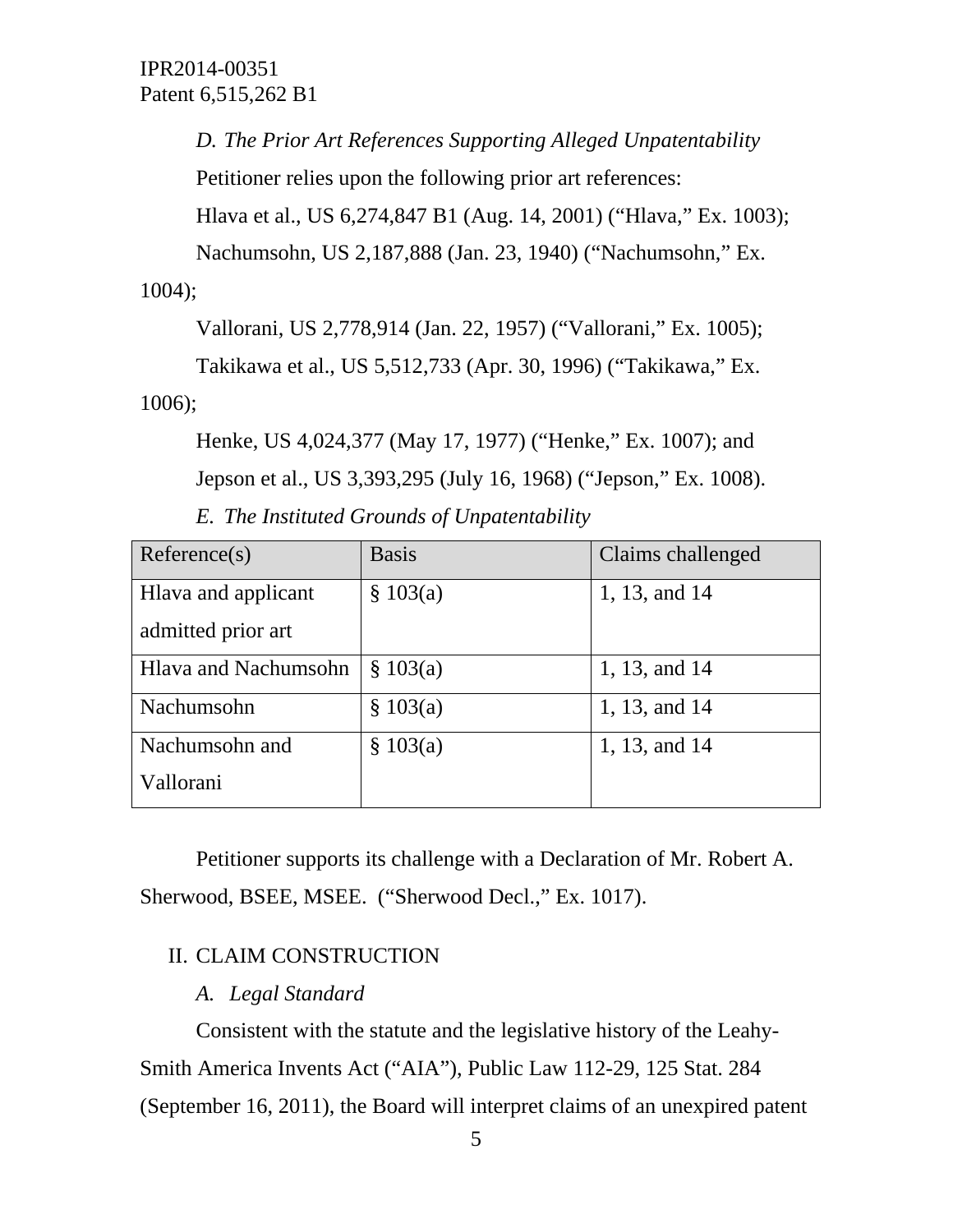using the broadest reasonable construction in light of the specification of the patent. *See* Office Patent Trial Practice Guide, 77 Fed. Reg. 48,756, 48,766 (Aug. 14, 2012); 37 C.F.R. § 42.100(b). Under the broadest reasonable construction standard, claims are to be given their broadest reasonable interpretation consistent with the specification, and the claim language should be read in light of the specification as it would be interpreted by one of ordinary skill in the art. *In re Am. Acad. of Sci. Tech. Ctr*., 367 F.3d 1359, 1364 (Fed. Cir. 2004). Also, we must be careful not to read a particular embodiment appearing in the written description into the claim, if the claim language is broader than the embodiment. *See In re Van Geuns*, 988 F.2d 1181, 1184 (Fed. Cir. 1993) ("[L]imitations are not to be read into the claims from the specification.").

## *B. Claim Construction in Decision to Institute*

The table below summarizes the claim constructions from our Decision to Institute, in which we determined that the following claim terms invoke section 112, ¶ 6 because they specify a function but no structure for performing that function. Inst. Dec. 7.

| Construed Term(s)       | <b>Claim Construction</b>                          |
|-------------------------|----------------------------------------------------|
| Temperature controlling | We determined the function of this means-plus-     |
| means                   | function term to be "regulating the temperature of |
|                         | said heating elements," and the structure to       |
|                         | include "a temperature control switch as shown in  |
|                         | Figures 1A–3, and its equivalents, which can be    |
|                         | manipulated from outside the housing of the deep   |
|                         | well cooker." Inst. Dec. 8–9.                      |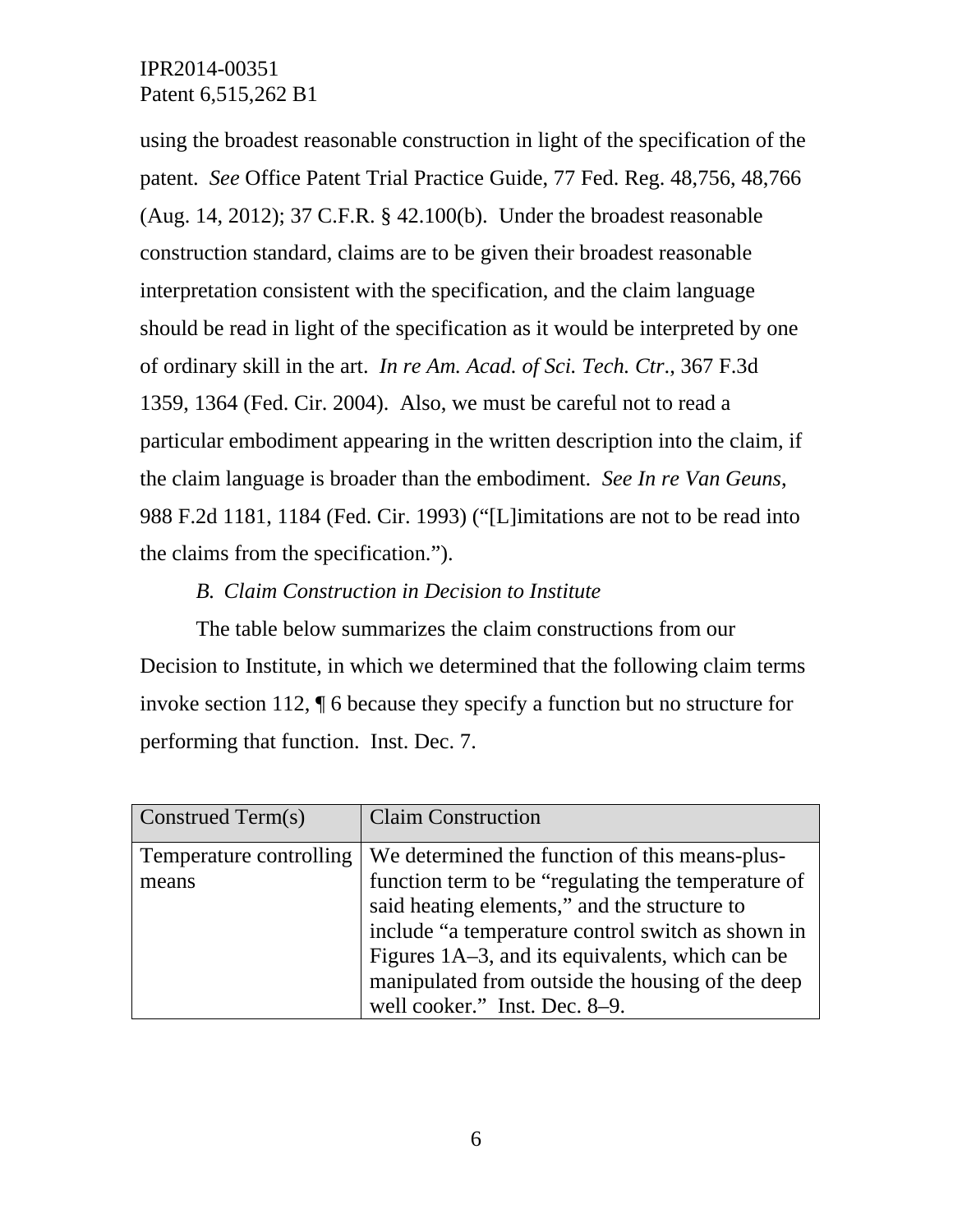l

| Construed Term(s)             | <b>Claim Construction</b>                                                                                                                                                                                                                                                                                                                                                                                                                                                                                                                                                                                                                                                                                 |
|-------------------------------|-----------------------------------------------------------------------------------------------------------------------------------------------------------------------------------------------------------------------------------------------------------------------------------------------------------------------------------------------------------------------------------------------------------------------------------------------------------------------------------------------------------------------------------------------------------------------------------------------------------------------------------------------------------------------------------------------------------|
| Function controlling<br>means | We determined the function for this means-plus-<br>function limitation to be "enabling the bottom"<br>heating element and the wrap-around heating<br>element to be selectively energized to provide<br>variable cooking modes," and the corresponding<br>structure we determined to be "the device, and its<br>equivalents, as reflected in Figures 1A–3 of the<br>'262 patent mounted in the outer housing of the<br>deep well cooker and manipulated separately from<br>the temperature control means by a user, and as<br>represented in the specification, can pass current<br>individually to either the bottom heater or wrap-<br>around heater, or in combination to both." Inst.<br>Dec. $9-10$ . |

## *C. Overview of the Parties' Positions*

Patent Owner does not dispute the Board's construction of "temperature controlling means," but asserts that "function controlling means" should be understood to include "a conventional electro-mechanical switch or, alternatively, that the selection of the bottom heater 38 and the wrap-around heater 40 may be accomplished by digital or other electronic circuits." PO Resp. 13 (citing US 6,624,392, col. 4, ll. 27–34).<sup>1</sup> Patent Owner apparently agrees in principle with the Board's construction, but asserts the construction should include alternative structures for "function controlling means" such as "digital or other electronic circuits" as described

<sup>&</sup>lt;sup>1</sup> Patent Owner here refers to the '392 patent at issue in IPR 2014–00352. The specification in the '262 patent at issue in this proceeding, which issued from the parent application to the '392 patent, recites exactly the same disclosure at col. 4, ll. 6–12.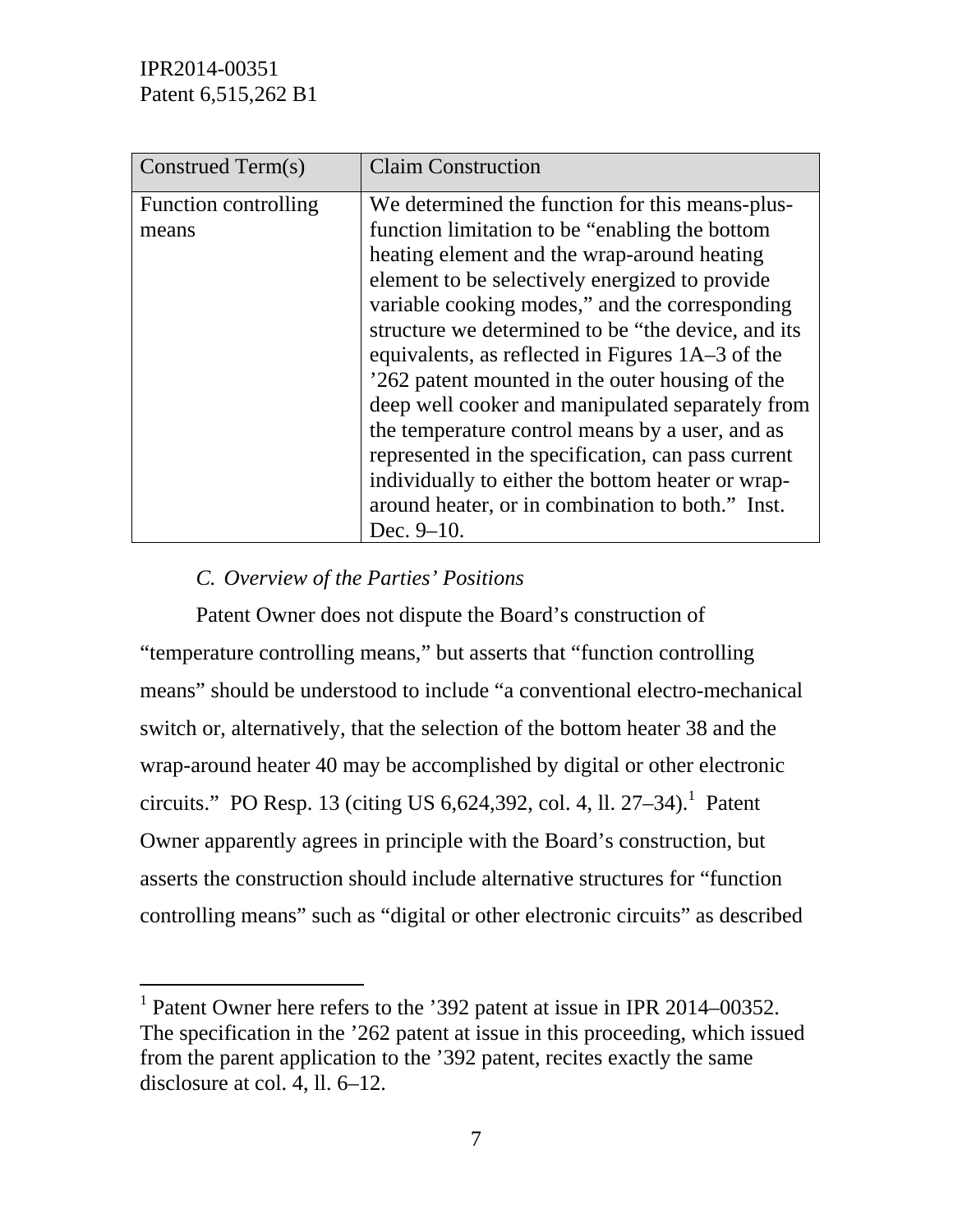in the specification of the '262 patent. *Id.* As shown above, we determined the corresponding structure to be

*the device, and its equivalents, as reflected in Figures 1A–3 of the '262 patent* mounted in the outer housing of the deep well cooker and manipulated separately from the temperature control means by a user, and as represented in the specification, can pass current individually to either the bottom heater or wraparound heater, or in combination to both.

Inst. Dec. 9–11 (emphasis added). We are not convinced by Patent Owner's assertions of any reason to change our claim construction. To the extent that these alternatives are described in the specification of the '262 patent or are equivalents to the electro-mechanical structure and circuit shown in Figure 1A–3, such alternatives are encompassed within the proper claim construction. *See* 35 U.S.C. § 112, ¶ 6.

#### III. ANALYSIS

## *A. Alleged Obviousness of Claims 1, 13, and 14 by Hlava and Admitted Prior Art*

For the reasons given below, despite the arguments provided in the Patent Owner's Response, Petitioner has shown, by a preponderance of the evidence, that each of claims 1, 13, and 14 is unpatentable in view of Hlava and the admitted prior art.

#### *1. Hlava*

In conjunction with Figures 1–3, Hlava discloses cooking apparatus 10 having housing assembly 12, metallic cooking insert 14 and stoneware or ceramic cooking insert 16, in which food is contained. Ex. 1003, 3:53–56. The inserts are removable, and lid 18 is used to cover food contained in the cooker. *Id.* at 3:60–65. To heat the cooking apparatus, heating device 30 is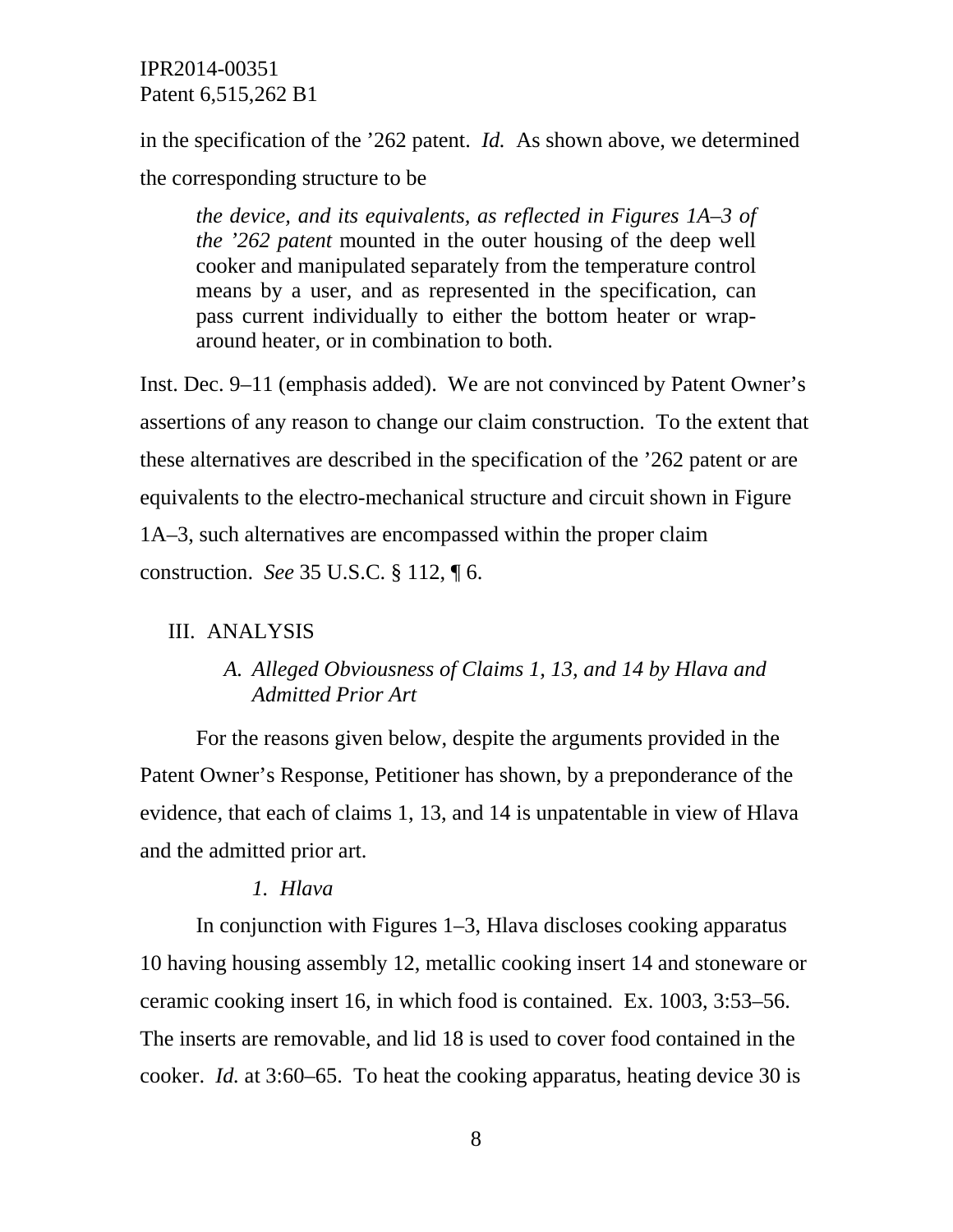provided extending around the circumference of an inner surface of the housing assembly, and "preferably includes a plurality of resistance type heating elements formed in a band wrapping around liner side wall 34." *Id.* at 4:13–15. Figure 5 of Hlava is reproduced below:



Figure 5 depicts a front view of the cooking apparatus. *Id.* at 3:27–29. The cooking apparatus includes housing 22 and lid 18. Heating is controlled via user actuated selector switch 52 with dial 56 for selecting off, low, high, and roast cooking modes. *Id*. at 6:13–14, 23–25. Once the user selects a desired cooking mode via dial 56, circuit 50 supplies current to one of heating elements 30a', 30b', and 30c', corresponding to the selected low, high, and roast modes. *Id*. at 6:18–21, Figs. 7–9. Thermostat 58 having user-adjustable dial 64 is also provided in the circuit. *Id*. at 6:46–49.

Temperature control circuit 50 is shown more specifically, for example, in Figure 7. In one embodiment the thermostat controls only heating element 30c to regulate temperature in the roasting mode. *Id*. at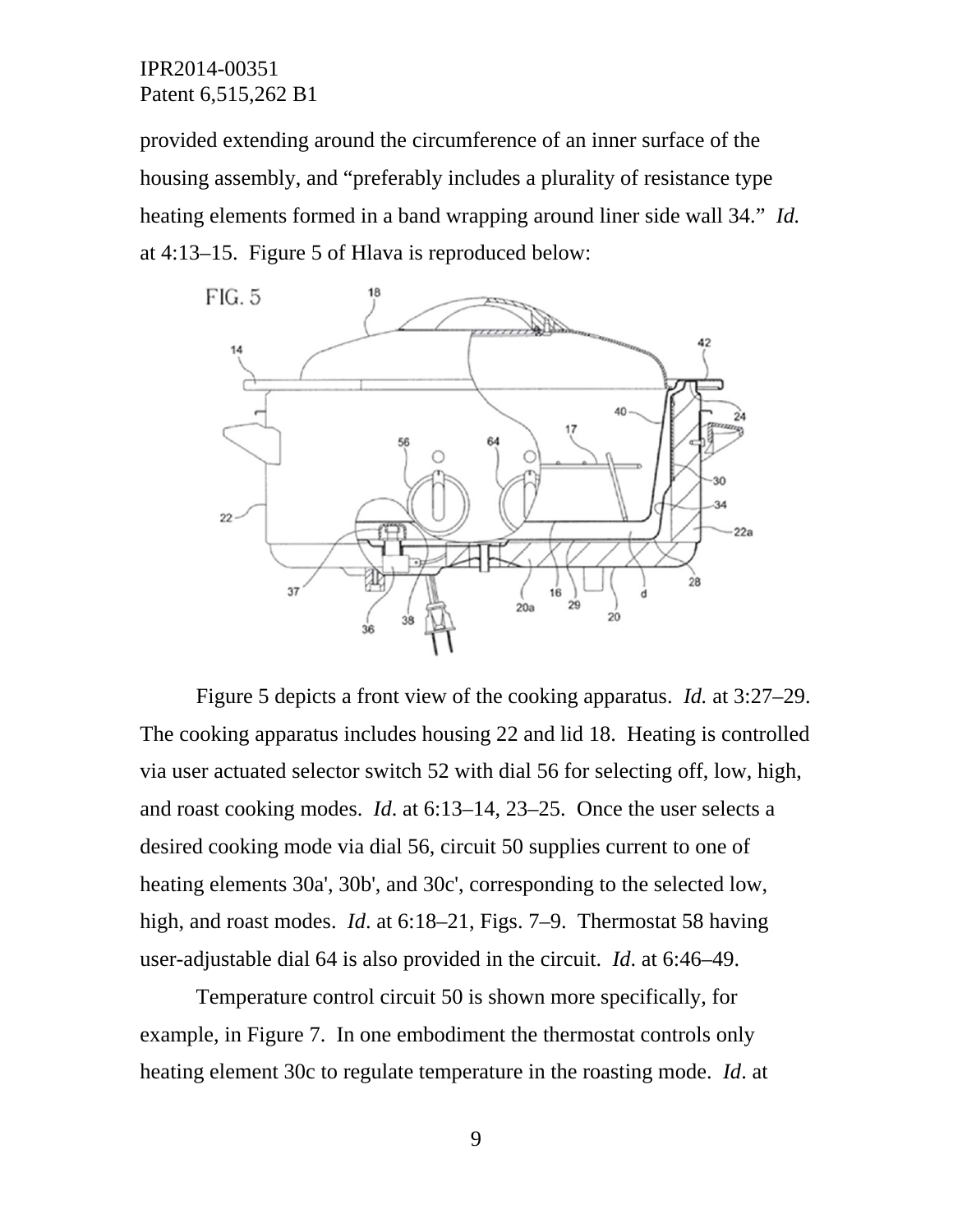6:34–40. In another embodiment shown in Figure 9, the thermostat is positioned in the circuit between power source 66 and selector switch 52' to regulate the temperature to each heating element 30a', 30b', and 30c'. *Id*. at 7:58–63, 8:26–30.

- *2. Discussion* 
	- *i. Claim 1*

Petitioner asserts that Hlava discloses each element of claim 1 with the exception of a bottom heating element. Pet. 23–24. For example, Petitioner contends that Hlava's cooker 10 comprises outer housing 12, deep well member 28, sidewall heating elements 30a', 30b', 30c', thermostat 58 for regulating temperature, and controller selector switch 52' for selectively energizing different heating elements. Pet 23–24, 30–32 (citing Ex. 1003, 3:51–55, 3:63–64, 4:11–17, 6:22–32, 6:46–49, 7:48–50, 7:52–55, 7:57–62, Figs. 1A–31B, 5, 9). Petitioner makes several arguments as to why one of ordinary skill in the art would have found it obvious to have modified Hlava's cooker 10 to include the claimed bottom heating element. *Id.* at 24– 36. First, Petitioner argues that one of ordinary skill in the art would have found it obvious to *shift* one of the three heating elements (30a', 30b' or 30c'), to the bottom of Hlava's deep well cooker because it was known in the art to provide such bottom heating elements, and to provide "proportioned heat for browning a roast . . . and because roasting is a function for which Hlava's heating element 30c' was designed." *Id*. at 25 (citing Ex. 1003, 8:17–22). Next, Petitioner argues that it would have been logical to *add* a bottom heating element in Hlava's cooker because in the prior art, as discussed in the Background of the Invention of the '262 patent, bottom heating elements were already used in deep well cookers and Hlava teaches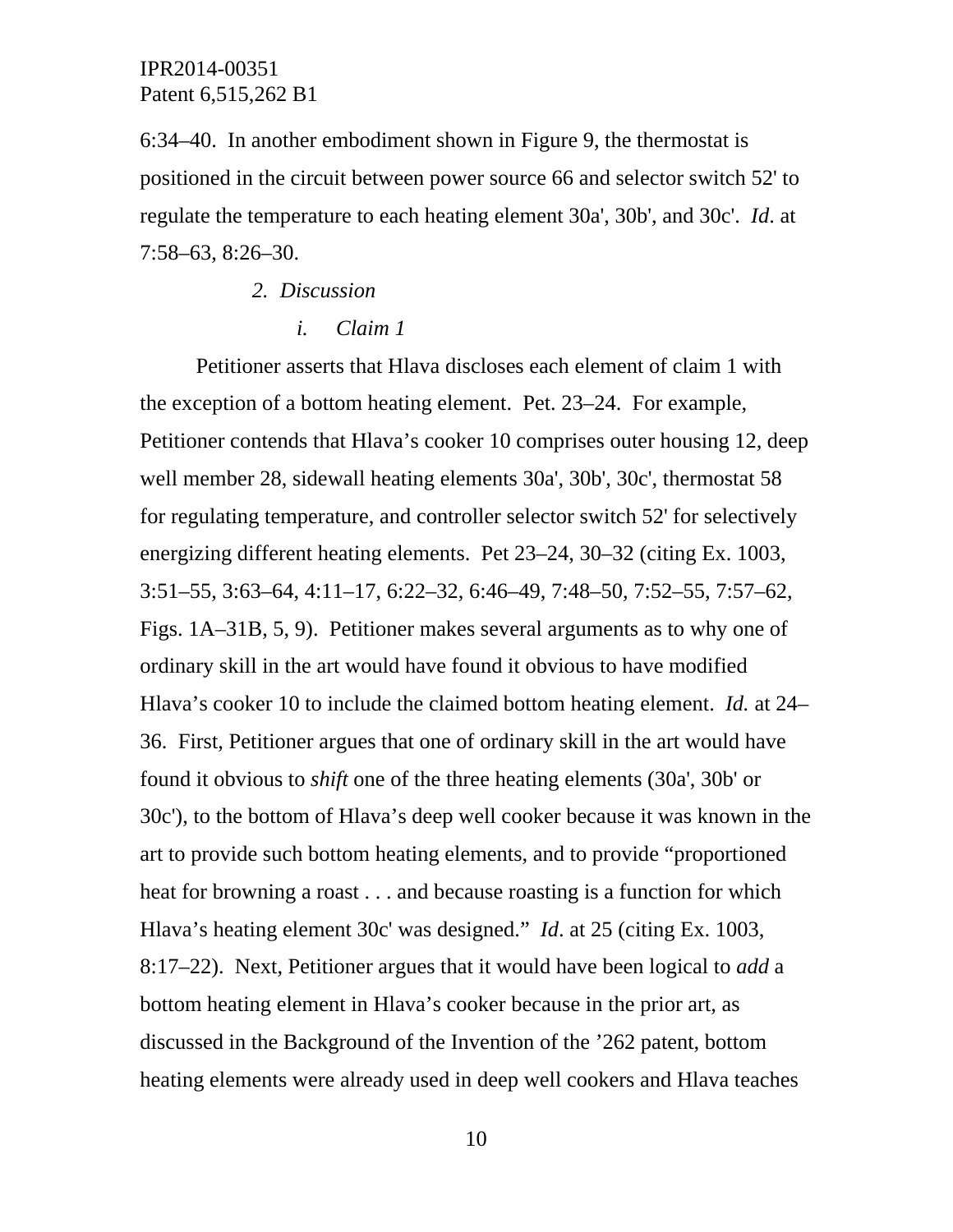that other heating profiles, besides the disclosed side heating elements, could be used to "accommodate 'a wide variety of cooking situations.'" *Id.* at 27 (citing Ex. 1001, 1:12–15, Ex. 1003, 1:53–64).

Petitioner reasons that one of ordinary skill in the art would have shifted one of heating elements 30a', 30b', and 30c', as shown in Figure 9 in Hlava, to the bottom of the deep well cooker, or alternatively added a heating element in the bottom of the cooker, to address the problem of an insufficiently heated portion of the deep well member. Pet. 25–26 (citing Ex. 1001, 1:13–32). Other reasons Petitioner asserts that one of ordinary skill in the art would have provided a bottom heating element include: quicker heating of the cooking apparatus; providing additional cooking functionality, and cooking modes, for different cooking situations; and there are only a finite number of positions for such heating elements. *Id.* at 28–29. Additionally, Petitioner relies on Mr. Sherwood's testimony as evidence that shifting the largest wattage heating element 30c' of Hlava's heating elements to the bottom of the deep well cooker, or alternatively, adding a further bottom heating element was mere common sense, requiring "no more than the exercise of ordinary skill, and no change would be needed to Hlava's selector switch 52' . . . or to Hlava's thermostat 58." *Id*. at 26–30 (citing Ex. 1017 ¶¶ 22, 27–29).

Patent Owner does not provide any declarant testimony, but makes a number of arguments refuting Petitioner's obviousness contentions and Mr. Sherwood's testimony. PO Resp. 16–26. First, Patent Owner argues that the absence of a bottom heating element in Hlava "mitigates against a finding of obviousness under 35 U.S.C. 103(a)." *Id.* at 16–17. Patent Owner also asserts that Petitioner has not provided an articulated reasoning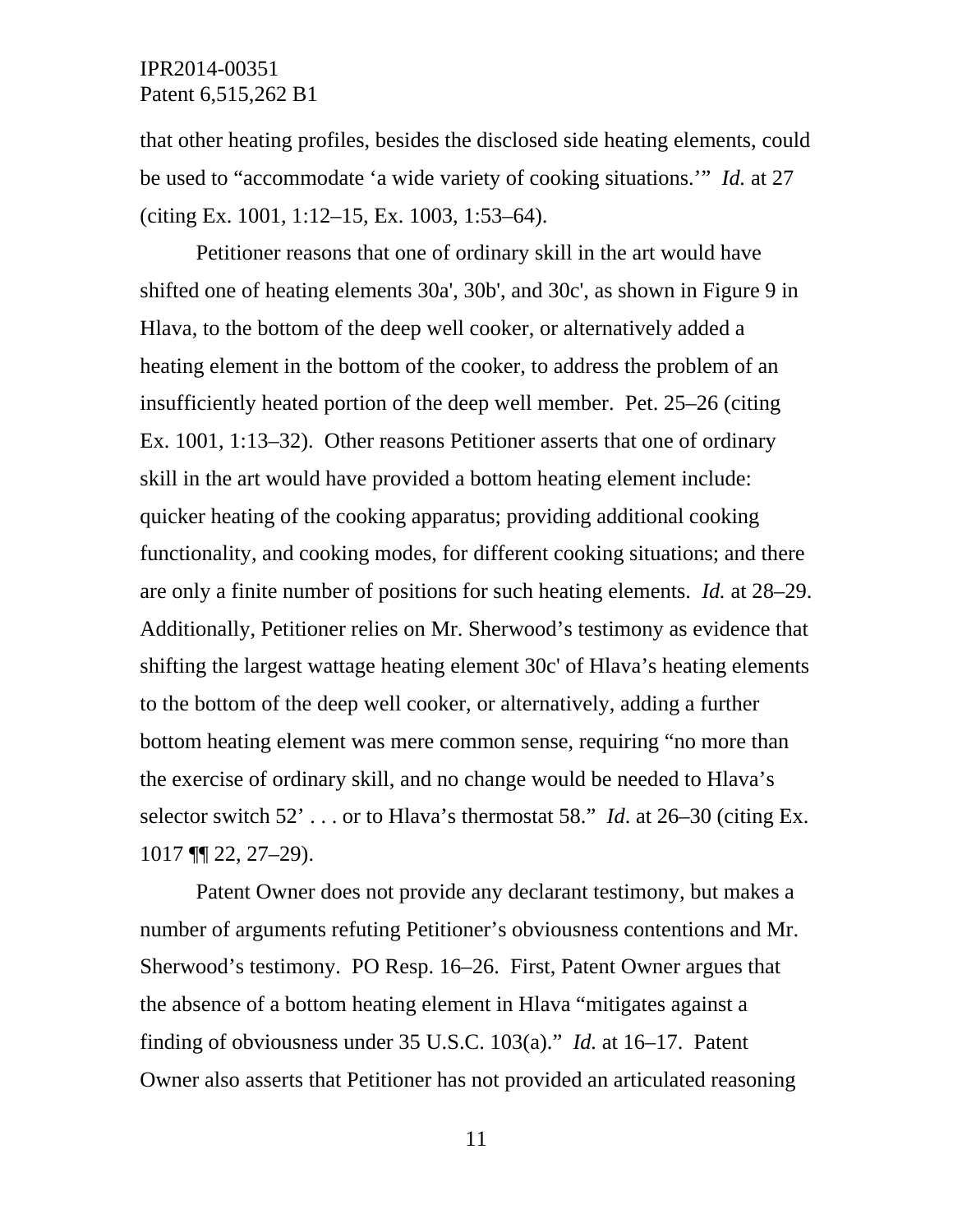with rational evidentiary underpinnings to support the conclusion of obviousness. *Id.* at 17. Patent Owner further contends that adding a bottom heating element to Hlava "could not be accomplished by one of ordinary skill in the art," and would require:

 (1) a redesign and remanufacture of the original heating device 30 comprised of only two heating elements 30a, 30b (as modified); (2) design and manufacture of the proposed bottom new heating element including the highest wattage heating element 30c and a protective sheath; (3) redesign and /or deletion of the insert discriminating sensor 36 from the circuit; (4) modification of the original selector switch; (5) reconfiguration of the insulation to protect the new heating element, redesigned sensor and the other electrical components in the circuit; and ( 6) laboratory testing to ensure the safety of the modified Hlava device for use by the consumer.

*Id.* at 18–19. Mr. Sherwood's opinion, Patent Owner argues, "is an oversimplification and is not within the level of ordinary skill in the art." *Id.* at 20. Patent Owner also argues that Hlava teaches away from a bottom heating element because Hlava's "stoneware insert 16 could not resist the localized thermal stresses and cracking that would be caused by the proposed new bottom heating device for the reasons disclosed in Hlava." *Id.* at 22 (citing Ex. 1003, 4:23–34). Patent Owner further contends that modifying Hlava would destroy the intent, function and purpose of Hlava's cooking apparatus. *Id.* at 23–26.

Patent Owner's first argument is not persuasive because the fact that an element of claim 1, namely the bottom heating element, is missing from the Hlava reference is essentially the basis upon which Petitioner has asserted that claim 1 is obvious, as opposed to anticipated. *See* Pet. 24. Moreover, we are aware of no case law, nor has Patent Owner directed us to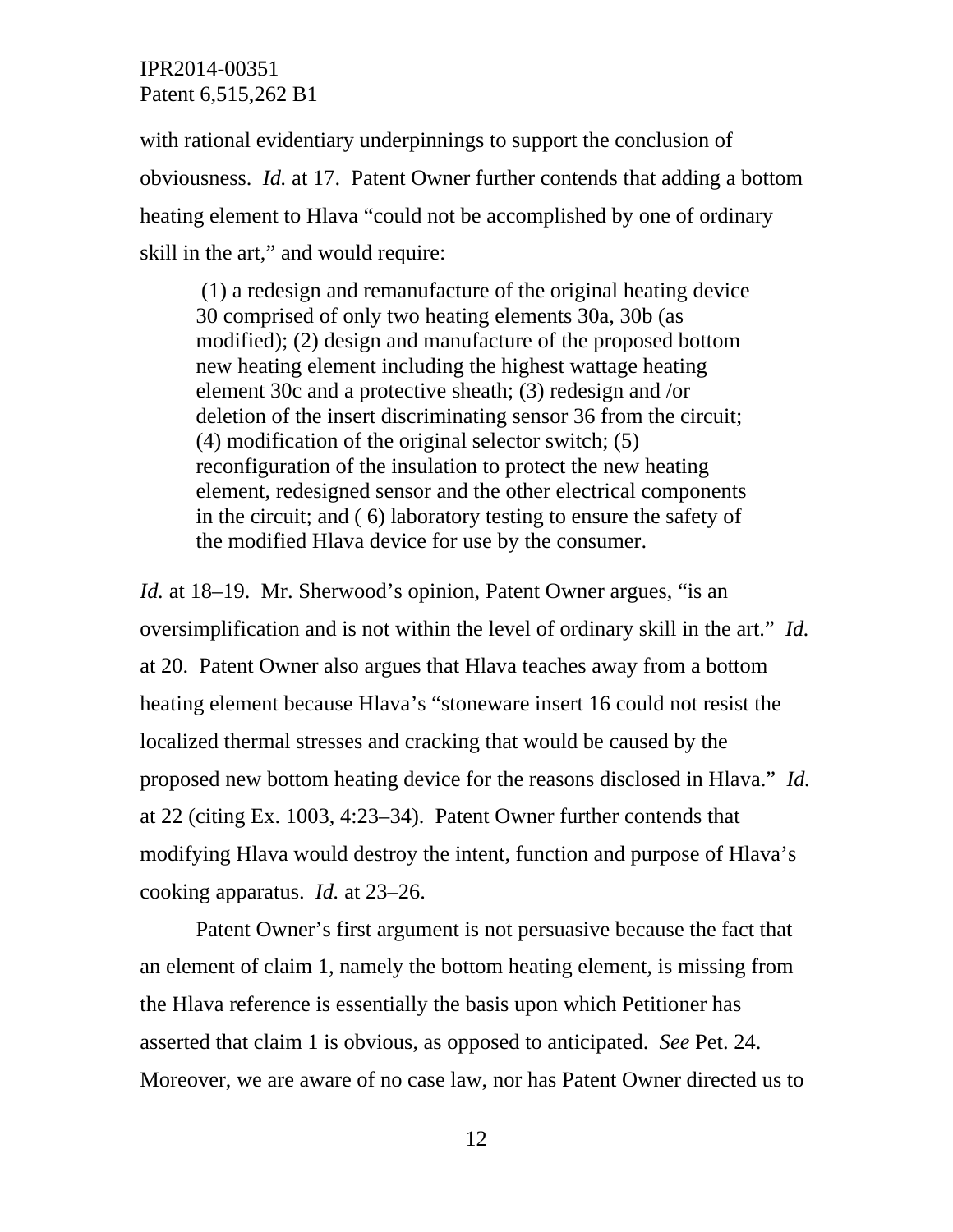any, that all the features of a claim must be found in a prior art reference to properly support an obviousness analysis, or that the absence of a feature in the reference, "mitigates" against a finding of obviousness. A reference need not teach a limitation *in haec verba*. *See* 35 U.S.C § 103, *see also In re O'Farrell,* 853 F.2d 894, 902 (Fed. Cir. 1988) (claimed invention would have been obvious over single reference or combination of references).

We are also not persuaded by Patent Owner's contention that Petitioner has failed to present an articulated reasoning with rational underpinnings in support of its obviousness positions. Petitioner has asserted several reasons *why* one of ordinary skill in the art would shift, or add a bottom heating element to Hlava, one reason being that:

it was known in the prior art to use a bottom heating element in addition to a side heating element to facilitate heat distribution in roasting (see Nachumsohn at page 2, column 1, lines 61-71 (discussing properly proportioned heat for browning a roast, which is part of roasting)), and because roasting is a function for which Hlava's heating element 30c' was designed.

Pet. 25 (citing Ex. 1003, 8:17–22). Petitioner additionally asserts that, although Hlava does not disclose expressly a bottom heating element, Hlava teaches that heating elements for other cooking situations (besides those shown in the reference itself) are contemplated:

"the actual number of elements and wattage values could be varied in order to obtain the desired heating profile" . . . to accommodate "a wide variety of cooking situations," [] which an extra heating element would have helped to accomplish by expanding the heating profiles of the Hlava cooking apparatus.

Pet. 27–28 (citing Ex. 1003, 1:53–64, 5:48–56). Petitioner has supported its reasoning with evidence from the prior art references such as Hlava and Nachumsohn which teach that it was well known in the art to use bottom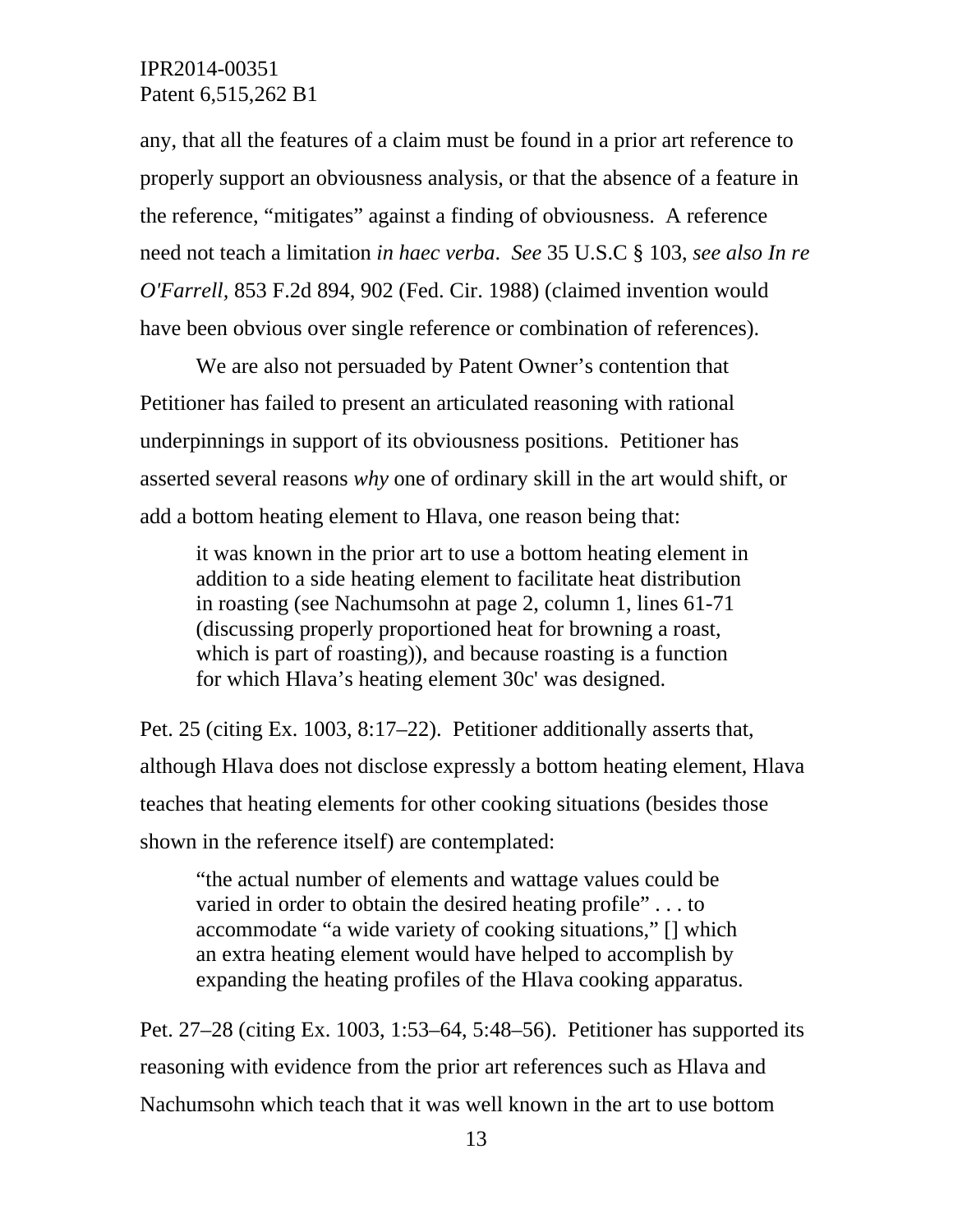heating elements in deep well cooking apparatus for particular cooking operations. Pet. 25–26 (citing Ex. 1003, 4:11–19, 8:17–22, Fig. 5). Indeed, Petitioner points to the Background section of the '262 patent itself, discussing prior art cooking devices having bottom heating elements. Pet. 7–8, 27 (citing Ex. 1001, 1:12–15, 31–66). Mr. Sherwood testifies persuasively that adding a bottom heating element to Hlava was well within the ordinary skill in the art, and "would have yielded the predictable result of quicker heating of the bottom of Hlava's cooking insert and/or would have resulted in providing Hlava's cooking apparatus 10 associated with FIG. 9 with additional cooking modes." Ex. 1017  $\P$  27–29. In view of such reasons and evidence, we are satisfied that Petitioner's explanations constitute articulated reasoning with rational evidentiary underpinnings sufficient to justify the legal conclusion of obviousness.

Next, Patent Owner argues that Mr. Sherwood's explanation of how a bottom heating element would be designed in light of Hlava's disclosure "is an oversimplification and merely conclusory without an underlying factual basis." PO Resp. 17. Patent Owner presents six enumerated design and manufacturing steps that would have to occur in order to provide such a bottom heating element in Hlava and argues that "such a modification could not be accomplished by a person of ordinary skill in the art." *Id.* at 19.

Patent Owner's argument is, however, conclusory and unsupported by anything except attorney argument. Mr. Sherwood testifies that *shifting* heating element 30c' in Hlava would require no more than the exercise of ordinary skill with no change in the electromechanical operation of the selector switch 52' or thermostat 58. Ex. 1017 ¶ 27. Mr. Sherwood also testifies that *adding* a bottom heating element into the circuit, and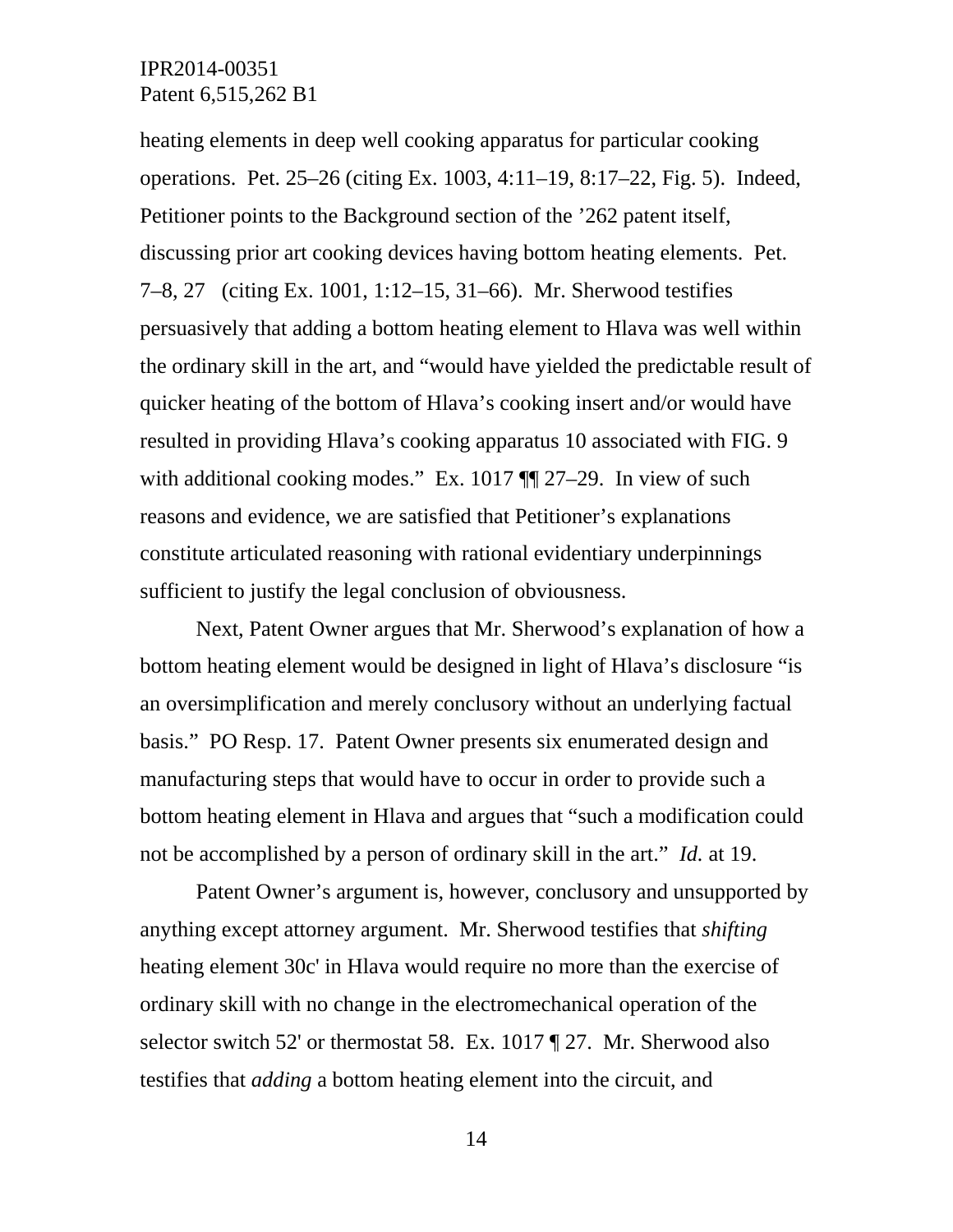connecting the additional "heating element to thermostat 58 and selector switch 52' of Hlava would have been a straightforward task for someone of ordinary skill in the art, including if one combined the function of sensor 36 into selector switch 52'." *Id.* ¶ 28. Mr. Sherwood provides further details supporting these conclusions as to specific circuit design and component arrangements in both the *shifting*, and *adding* scenarios, in his Declaration at paragraphs 30–36. Patent Owner has provided no contradictory evidence, or technical reasoning, besides calling Mr. Sherwood's testimony an "oversimplification." PO Resp. 17. Patent Owner's argument is simply not persuasive because it does not explain or provide evidence that the circuits, circuit modifications, and arrangements of electromechanical components asserted by Petitioner and its Declarant would not have been understood, or were beyond the ordinary skill of one in the art, at the time of the alleged invention in the '262 patent. Moreover, to the extent that the six enumerated steps or conditions would have to take place in order to produce a deep well cooker such as in Hlava having a bottom heating element shifted, or added to it, Patent Owner does not explain why a person of ordinary skill in the art could not accomplish these steps. This is attorney argument that is entitled to no weight. It is well settled by the Federal Circuit that argument of counsel cannot take the place of evidence lacking in the record. *See, e.g., In re Geisler,* 116 F.3d 1465, 1470 (Fed. Cir. 1997); *In re De Blauwe,* 736 F.2d 699, 705 (Fed. Cir. 1984) (holding that arguments and conclusory statements unsupported by factual evidence are entitled to little probative value).

Patent Owner next argues that Hlava teaches away from a bottom heating element because Hlava's "stoneware insert 16 could not resist the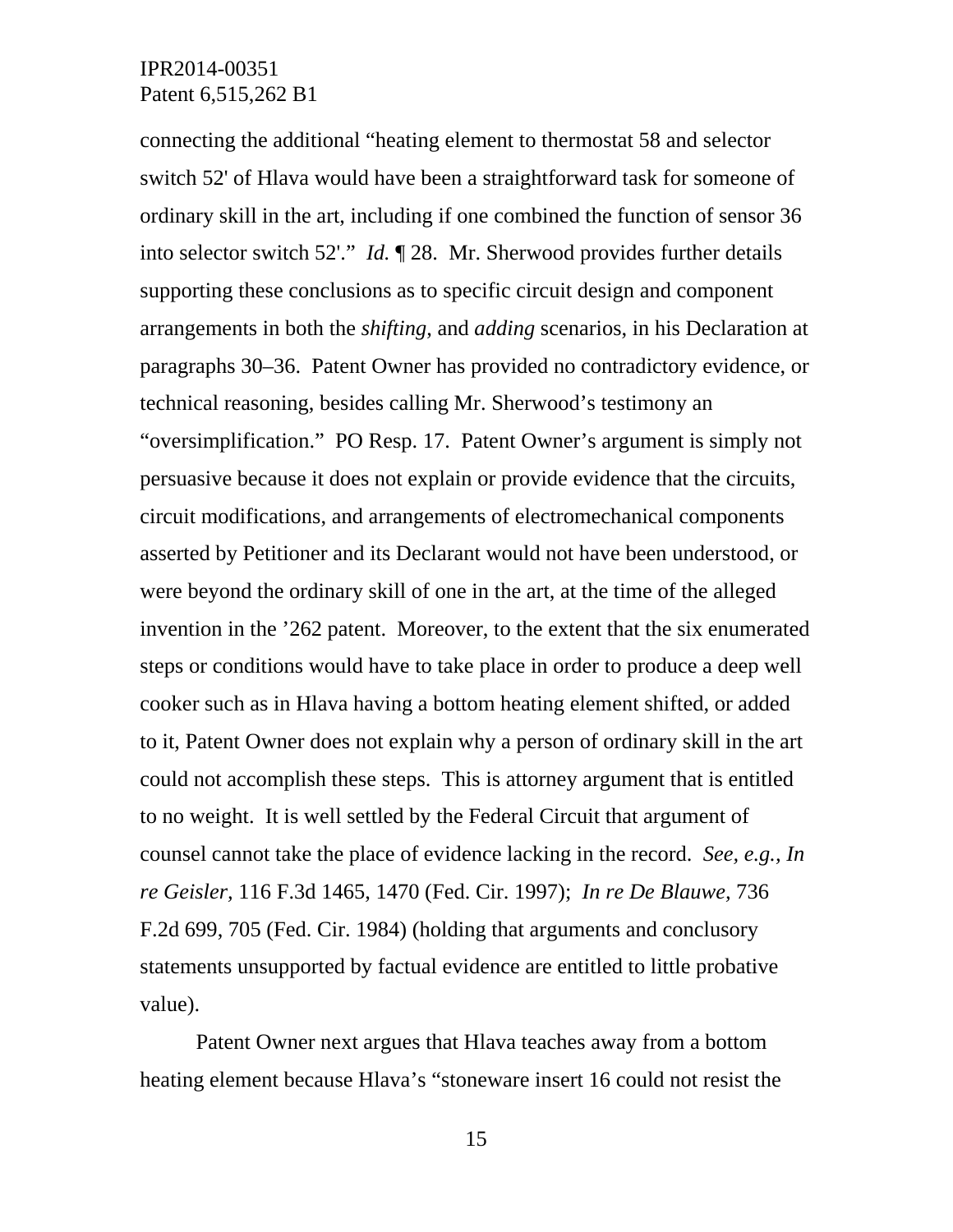localized thermal stresses and cracking that would be caused by the proposed new bottom heating device." PO Resp. 22 (citing Ex. 1003, 4:23– 34). However, teaching away requires a reference to actually criticize, discredit, or otherwise discourage investigation into the claimed solution. *In re Fulton*, 391 F.3d 1195, 1201 (Fed. Cir. 2004). The concern addressed by Hlava is that localized hot spots can compromise stoneware inserts, and therefore sensors are used to discriminate between a stoneware insert, and a metallic insert better suited to higher heat settings. Ex. 1003, 4:23–41. The passages in Hlava referred to by Patent Owner state that "when stoneware insert 16 is placed within housing 12, the maximum heat output permitted by heating device 30 is limited to prevent thermal shock and cracking of the stoneware." *Id.* at 4:46–49. Patent Owner's argument fails to explain why one of ordinary skill in the art would have been discouraged from providing a bottom heating element even though Hlava specifically states that metallic inserts were available that could handle higher heat stress. *See id.* at 4:49– 52. Indeed, Patent Owner's argument fails to explain why such a bottom heating element could not be regulated in temperature just like Hlava's heating device 30, for any type of insert in such a deep well cooking apparatus including a stoneware insert.

Patent Owner's further contention that Hlava's insert discriminating sensor 36 somehow dissuades one of skill in the art from using a bottom heating element is also unavailing. *See* PO Resp. 23–25. Even if a bottom heating element shifted, or added to Hlava, theoretically could "result in localized thermal stresses and cracking of the stoneware insert 16," (*id.* at 25) Hlava expressly teaches how to avoid such a result with sensor 36 to limit the maximum heating temperature of the heating elements. *See* Ex.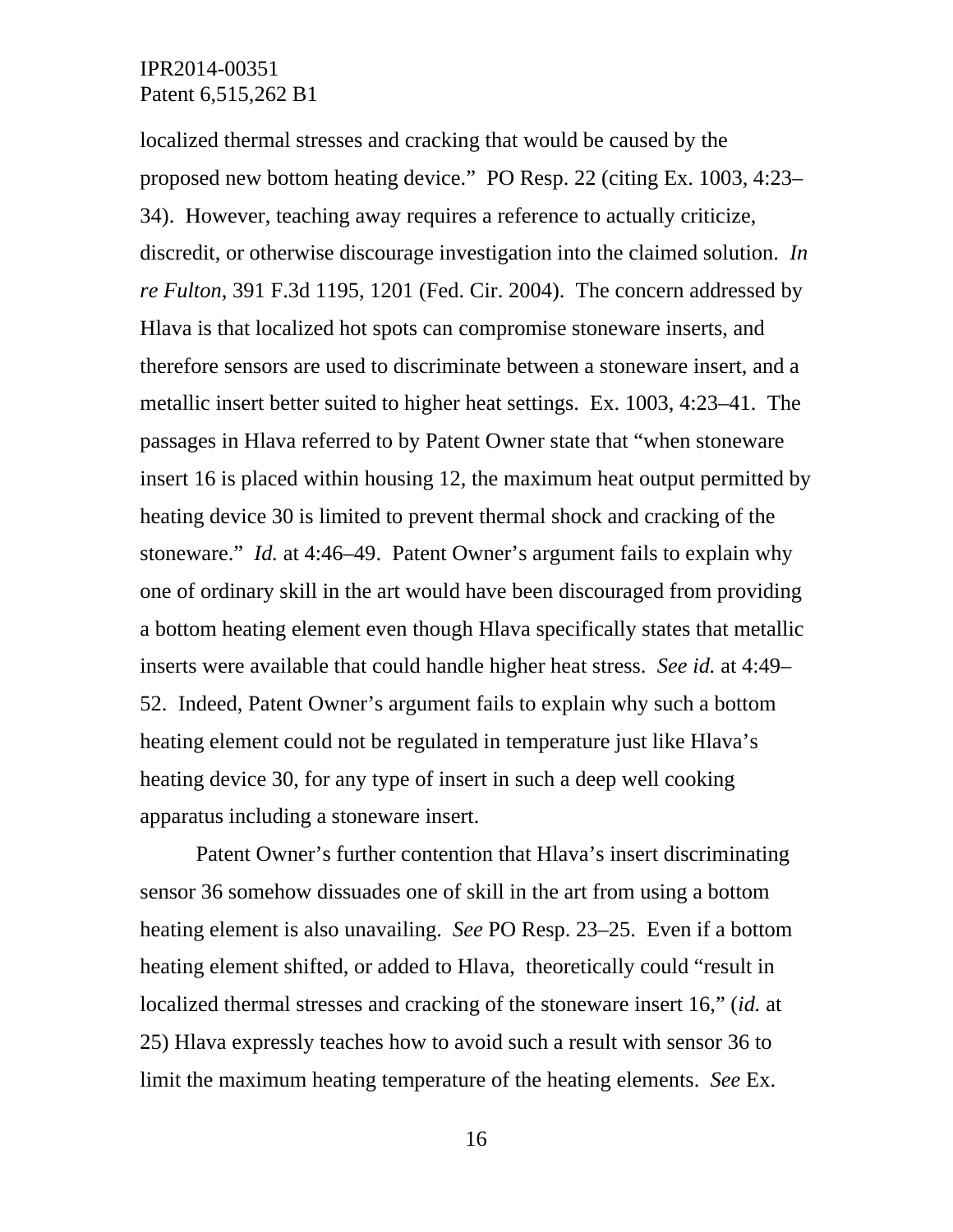1003, 4:46–49. Patent Owner's conclusory argument, that shifting heating element 30c' to the bottom of Hlava's cooker would "destroy the intent, purpose or function" of Hlava's invention, does not explain persuasively why the temperature of a bottom heating element, either shifted or added to Hlava's cooker, would not also be limited by operation of sensor 36, for instance when a stoneware insert is used in the cooker. For the above reasons, we conclude that a preponderance of the evidence demonstrates that claim 1 is unpatentable based on Hlava and the admitted prior art.

#### *ii. Claims 13 and 14*

Claim 13 depends directly from claim 1, adding the limitation "wherein said housing and said deep well member are oval in configuration." Claim 14 also depends directly from claim 1 and recites the further limitation "wherein a removable cooking well conforming to the dimensions of said deep well member is provided." Petitioner persuasively argues that "Hlava's housing assembly 12 (including base 20 and sidewall 22) and liner 28 are oval in configuration" and "Hlava's metal insert 14 and stoneware insert 16 each qualifies as a removable cooking well that conforms to the dimensions of Hlava's liner 28." Pet. 36 (citing Ex. 1003, Figs. 1A, 1B, 2, 3, 5).

Patent Owner does not address the further limitations added by dependent claims 13 and 14, instead relying exclusivey upon its arguments with respect to the Hlava and claim 1. *See* PO Resp. 26. We therefore conclude that a preponderance of the evidence demonstrates that claims 13 and 14 are also unpatentable based on Hlava.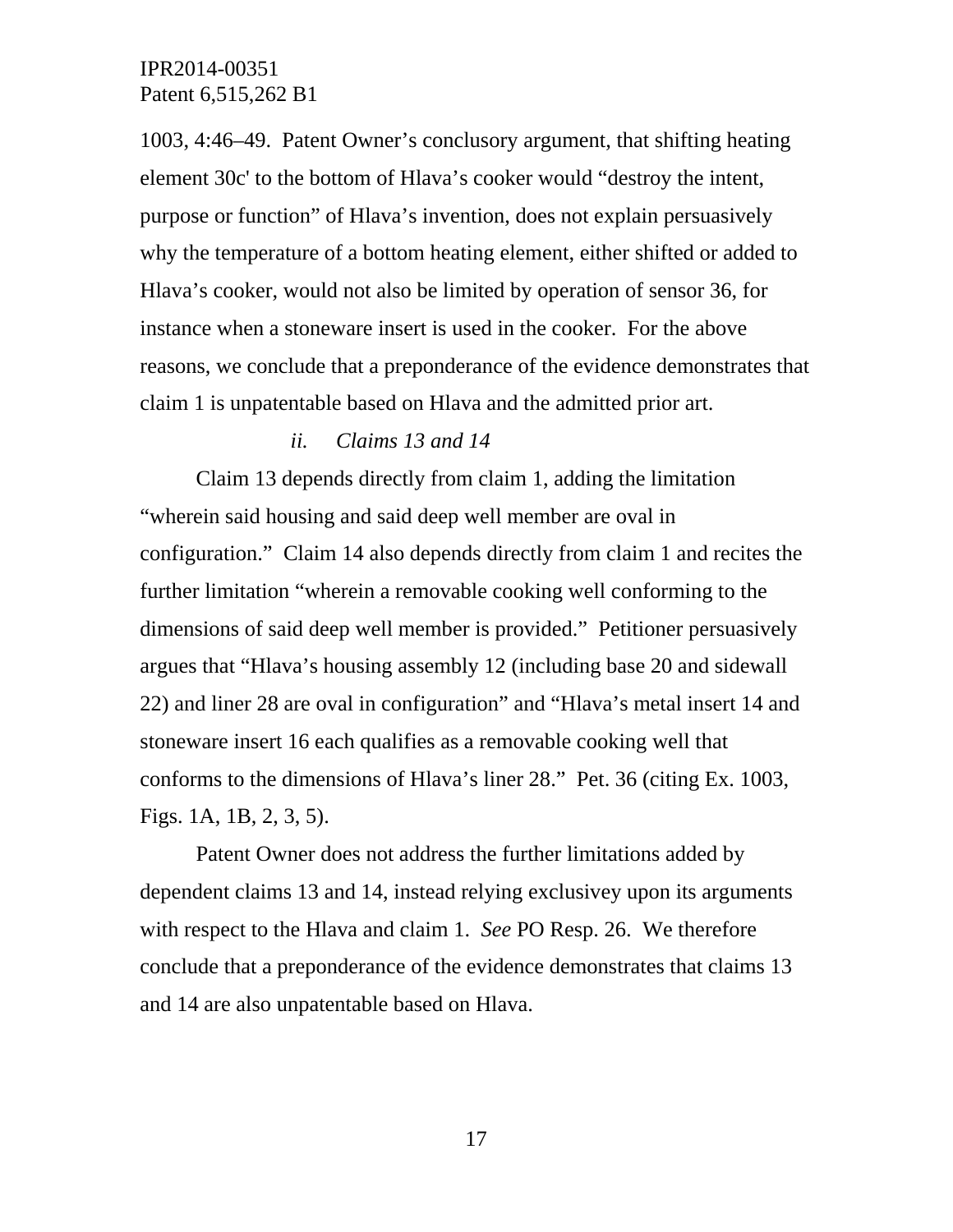## *B. Alleged Obviousness of Claims 1, 13, and 14 over Nachumsohn*

For the reasons given below Petitioner has shown, by a preponderance of the evidence, that each of claims 1, 13, and 14 is unpatentable over Nachumsohn.

## *1. Overview of Nachumsohn*

Nachumsohn discloses cooking vessel 1 with lid 60 having inner shell 6 supporting oval-shaped roast pan 1, and shell 6 having ribbon-type resistance heating element 8 wrapped around the sidewall of the vessel. Ex. 1004, 2:18–38, Fig. 1. Figure 2 of Nachumsohn is reproduced below:

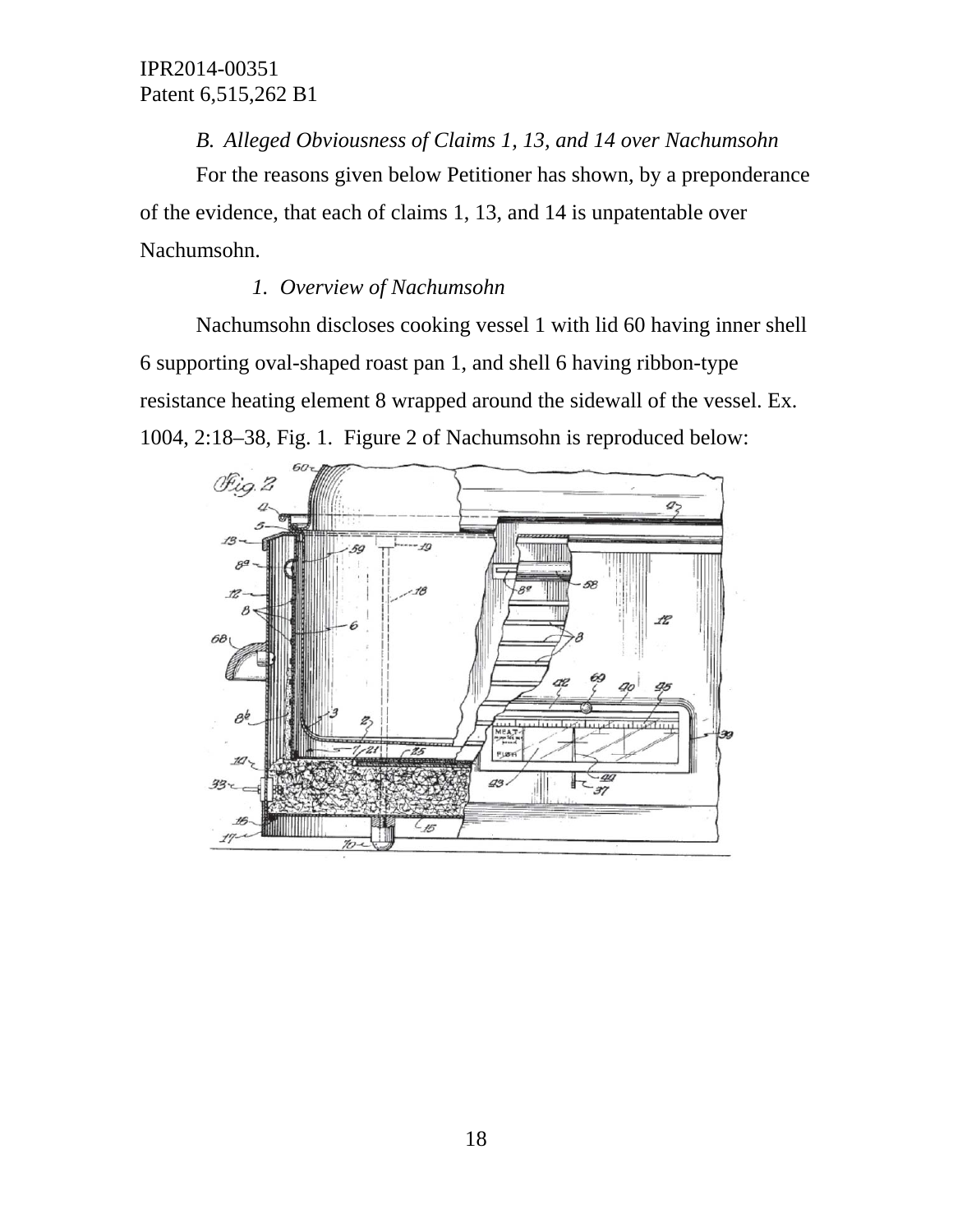Figure 2 illustrates a cut-away view of Nachumsohn's cooker. The cooker includes side heating element 8, as well as flat resistance heating element 20/21 that is in close thermal relation to the bottom of the shell 6 "to facilitate the distribution of heat to the food in the proper proportions." *Id.* at 3:21–22.

Nachumsohn also describes a thermostat (generally shown by glass window 43) electrically connected between the current supply and the heating elements 8 and 20 for controlling the temperature in the cooking vessel. *Id.* at 3:3–18. The thermostat is controlled by manually adjustable slide 37. *Id.* at 3:3–7, 14–46. A user may move slide 37 along scale 45 to an appropriate desired cooking temperature for food preparation, and the thermostat will maintain the set temperature. *Id.* at 4:52–66.

*2. Discussion* 

#### *i. Claim 1*

Petitioner alleges that Nachumsohn discloses all the elements of claim 1 including shell 6 being the deep well member, which is heated by a wraparound heating element 8 and a bottom heating element 20. Pet. 37. Petitioner contends that thermostat and manually adjustable slide 37 are electrically connected to, and controlling, heating elements 8 and 20. Pet. 38. Petitioner argues that it would have been obvious to an ordinary skilled artisan to include a function controlling means to energize either the wraparound heating element 8, or alternatively, the bottom heating element 20 individually, or both in combination. Pet. 38 (citing Ex. 1004, 1:15–19). Petitioner argues that one of ordinary skill would provide variable cooking modes with separately energized heating elements because "Nachumsohn expresses the desire to 'provide an improved cooking means capable of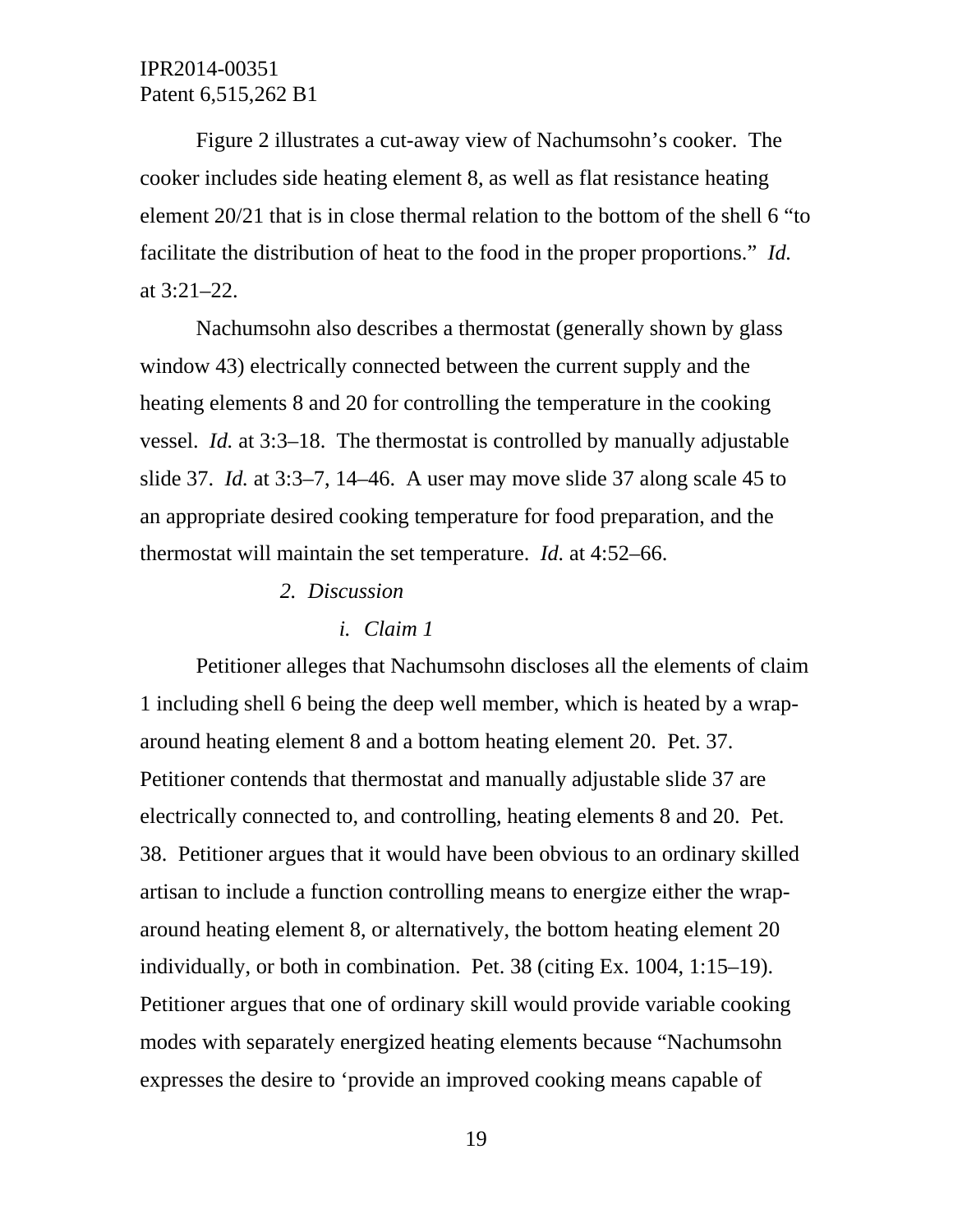meeting the diversified phases in the general art of cooking, such as baking, searing, scalloping, steaming, stewing, and so forth.'" Pet. 38–39 (quoting Ex. 1004, pg. 1 (1:15–19).

Petitioner relies upon Mr. Sherwood's testimony that it would have been routine for a person of ordinary skill in the art to have used a double pole triple throw switch or a double pole four throw switch, and electrically connect such a switch to Nachumsohn's thermostat to energize selectively heating elements 8 and 20 to provide such variable cooking modes or "diversified phases." Pet. 38–39 (citing Ex. 1017 ¶¶ 22, 36–39).

Patent Owner first argues that Nachumsohn does not disclose a "function controlling means," as recited in claim 1, to energize selectively the wrap-around and bottom heating elements, and that this "mitigates" against a finding of obviousness. PO Resp. 30–31. This argument is similar to that initially provided with respect to Hlava, and is not persuasive in regards to Nachumsohn for similar reasons as set forth above.

Patent Owner next argues that Nachumsohn teaches away from the claimed "function controlling means" because "the dimensional length of the line wires 33, 34 within the heater circuit is predetermined and calculated to balance the heat generating resistance of the heater circuit and the heating elements 8, 20 are designed to function only in combination." *Id.* at 32–33. The fact that Nachumsohn's circuit design discloses the wrap-around and bottom heating elements operating in combination does not explain why, or provide evidence, that the circuit could not be modified by one of skill in the art to include a well-known double pole triple throw switch, or a double pole four throw switch, as Petitioner alleges, to selectively energize these heating elements. Patent Owner provides no opinion testimony to contradict Mr.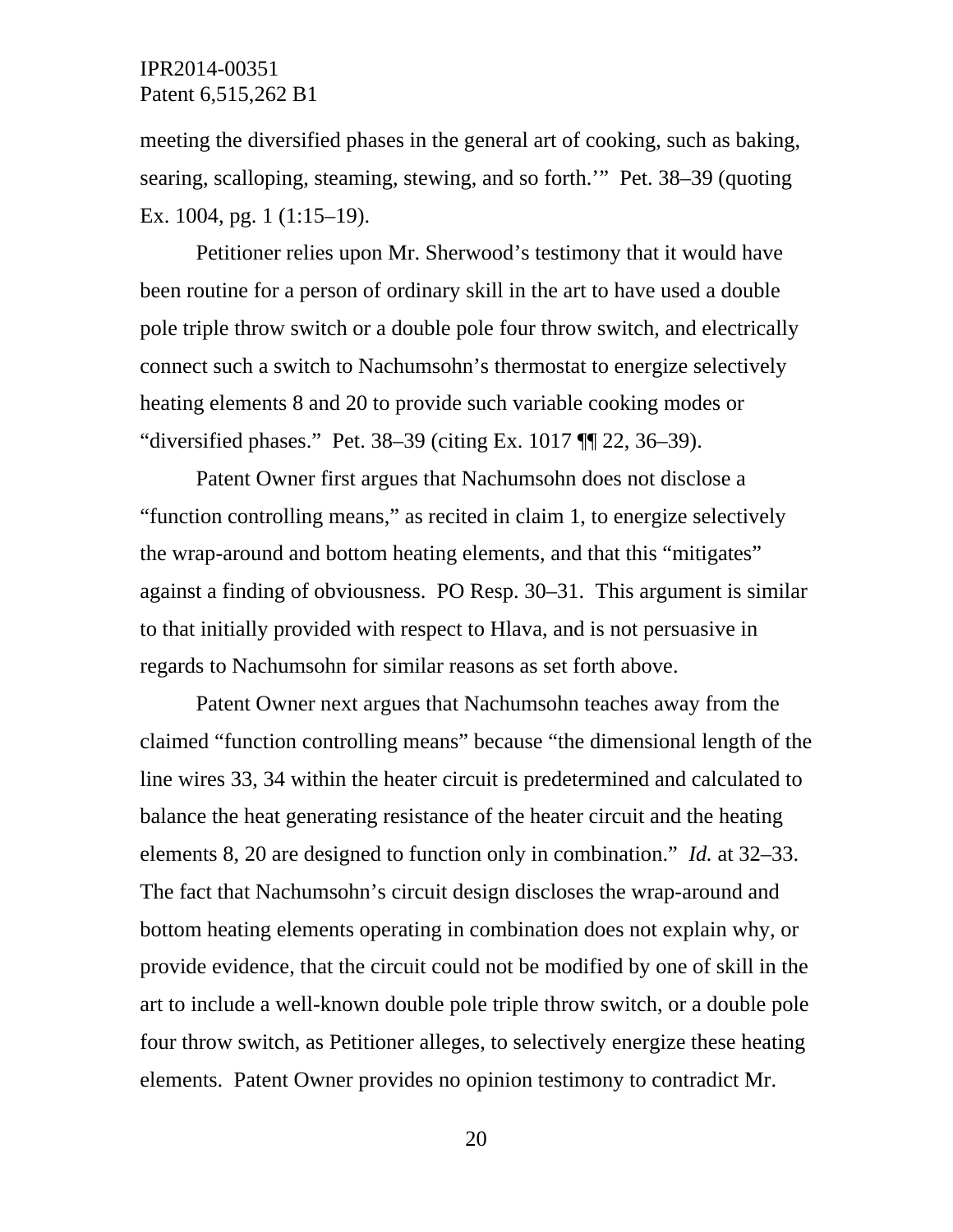Sherwood, or other evidence, as to the level of skill in the art or the technical difficulty of adding such a switch to Nachumsohn's circuit. Patent Owner's conclusory reasoning that Nachumsohn "'teaches away' from the '262 patent by simultaneous operation of both Nachumsohn heating elements 8, 20 to achieve the predetermined cooking result for a given food item," is artificially based on the lack of a "function controlling means" in Nachumsohn and does not criticize, discredit, or otherwise explain why one of ordinary skill in the art would be discouraged from investigating into a circuit design that also provided selectively energizing one or the other of the bottom and wrap-around heating elements. *Id.* at 34; *see also In re Fulton*, 391 F.3d at 1201.

Patent Owner next argues that the person of ordinary skill in the art "has not been able to advance this technology significantly in the seventyeight years since the issuance of the Nachumsohn patent," and that this fact also "mitigates" against a finding of obviousness. PO Resp. 25. This argument is essentially that Nachumsohn is an old reference, and that apparently, at least until the '262 patent, no one had ever achieved selectively energizing the different heating elements in a deep well cooker. However, it is undisputed by Patent Owner that Nachumsohn is prior art, and not contradicted that at the time of the invention of the '262 patent, one of skill in the art would have known and understood the mechanics and functioning of a double pole triple throw switch, and a double pole four throw switch, to permit such selective energizing. *See* Ex. 1017 ¶¶ 25–26, Reply 11. We are not persuaded by Patent Owner's argument because it provides no evidence that one of ordinary skill in the art would not have been able to modify Nachumsohn's circuit to include known switches to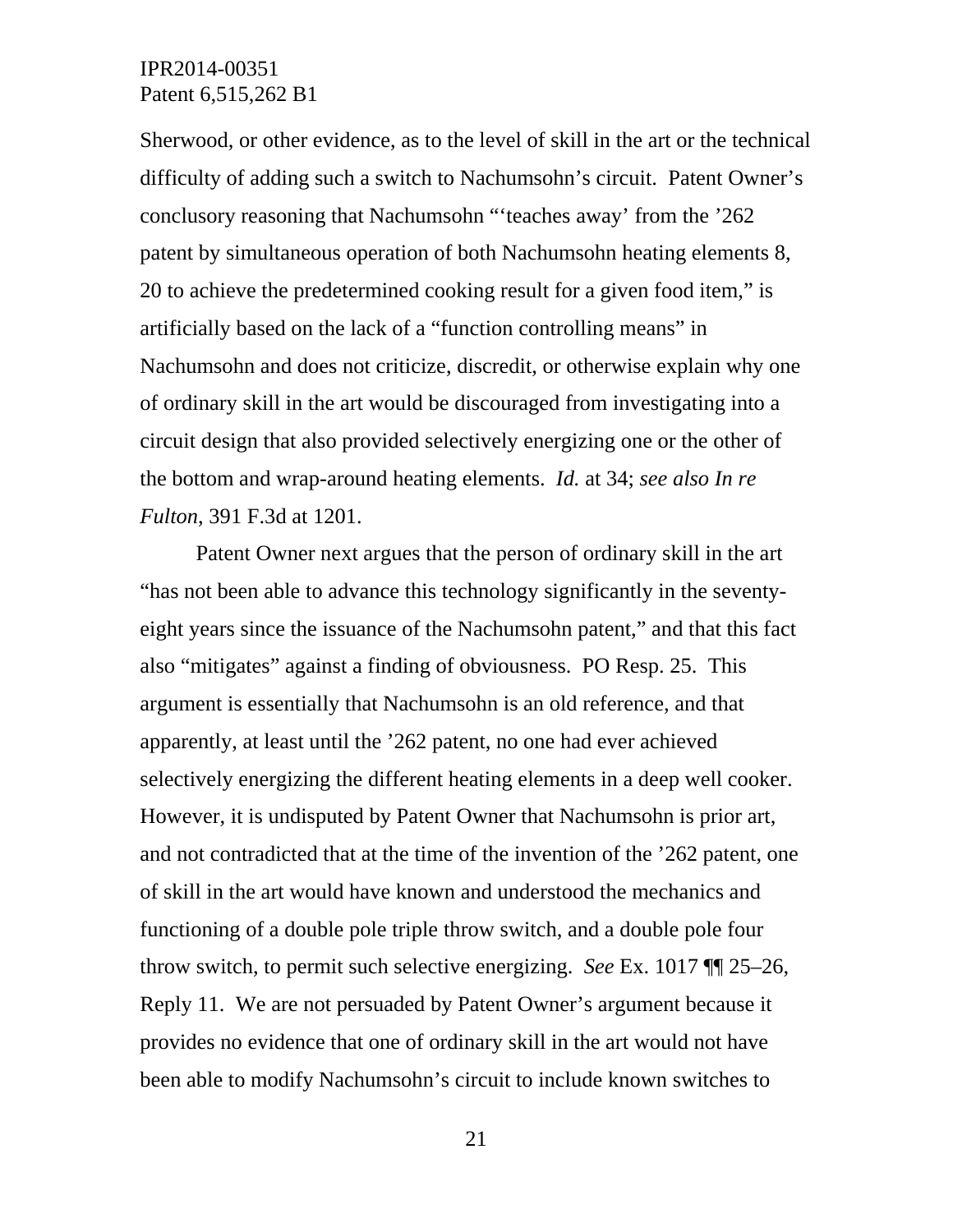selectively energize the wrap-around and bottom heating elements. PO Resp. 35. "[W]hen a patent 'simply arranges old elements with each performing the same function it had been known to perform' and yields no more than one would expect from such an arrangement, the combination is obvious." *KSR Int'l Co. v. Teleflex Inc.*, 550 U.S. 398, 417 (2007) ( *quoting Sakraida v. Ag Pro, Inc.*, 425 U.S. 273, 282 (1976)).

Patent Owner alleges, as it did similarly for Hlava, that Petitioner has not provided an articulated reasoning with rational underpinnings to support obviousness of claim 1 over Nachumsohn. PO Resp. 35–38. Patent Owner specifically contends that simply using a double pole triple (or four) throw switch to selectively energize the wrap-around and bottom heat elements "*cannot reasonably be accomplished by a person of ordinary skill in the art following the teachings of the Nachumsohn invention.*" *Id.* at 38. This argument is not persuasive for at least two reasons. First, a person of ordinary skill in the art is not limited to the teachings of Nachumsohn. One of ordinary skill can use his or her ordinary skill, creativity, and common sense to make the necessary adjustments and further modifications to result in a properly functioning device. *See KSR*, 550 U.S. at 418 ("[T]he [obviousness] analysis need not seek out precise teachings directed to the specific subject matter of the challenged claim, for a court can take account of the inferences and creative steps that a person of ordinary skill in the art would employ"). Second, Petitioner showed that one of ordinary skill in the art would have been motivated to include such a function controlling means "to provide variable cooking modes" that constitute the many different cooking phases, such as, baking, searing, scalloping, stewing discussed in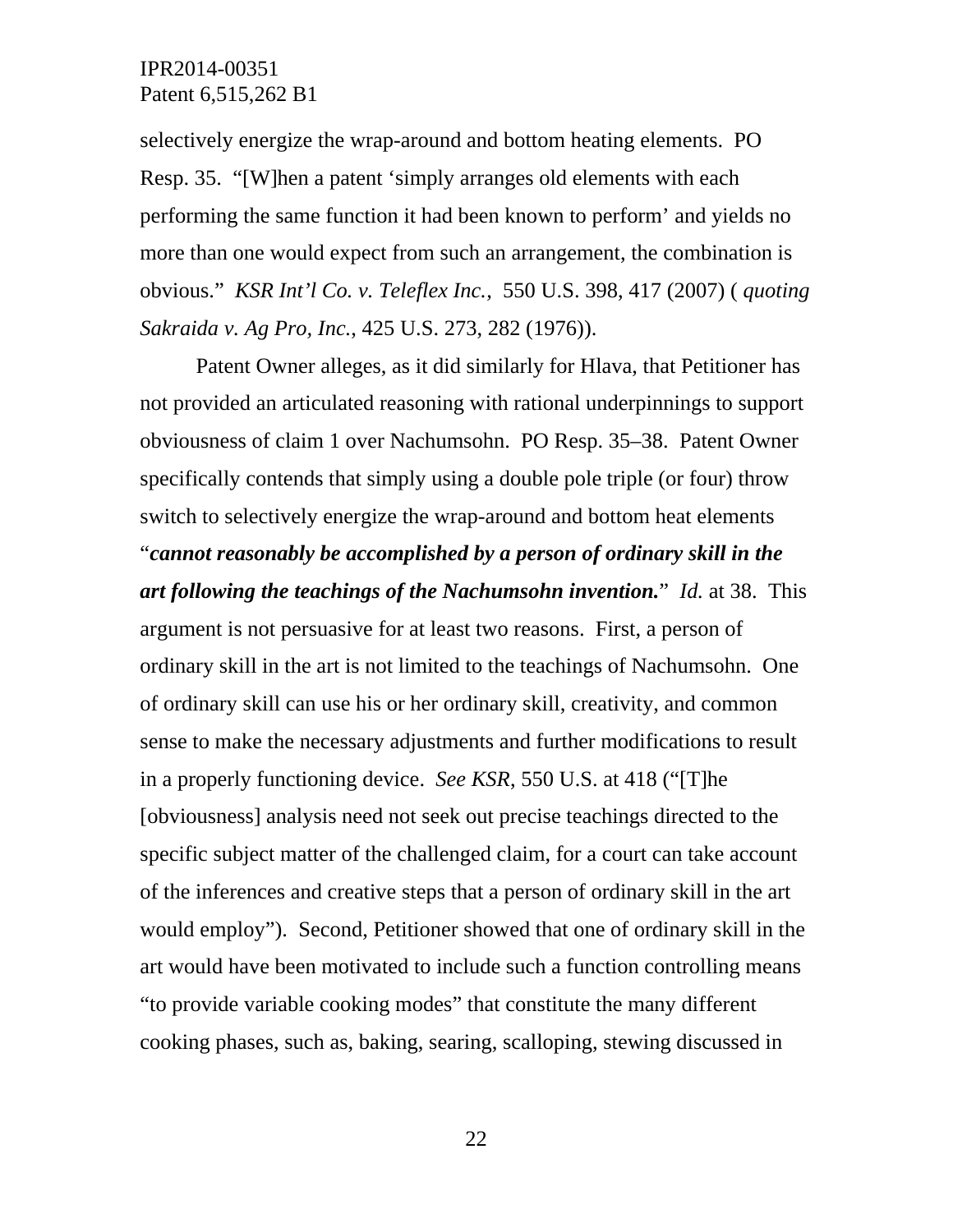Nachumsohn. Pet. 38 (citing Ex. 1004, pg. 1, col. 1, ll. 15–19). Petitioner reasoned that these cooking modes could be achieved

by enabling multiple heating elements to be selectively energized, and that electromechanical rotary switches—such as a double pole triple throw switch, which would have enabled Nachumsohn's bottom and side heating elements to be energized to provide cooking modes via the bottom heating element only, the side heating element only, or both heating elements; and such as a double pole four throw switch, which would have included an "off" setting (where neither heating element is energized) and enabled Nachumsohn's bottom and side heating elements to be energized to provide cooking modes via the bottom heating element only, the side heating element only, or both heating elements—were known means of accomplishing same.

Pet. 38–39 (citing Ex. 1017 ¶¶ 22, 36–39). Petitioner's reasoning is supported by evidence from Nachumsohn that different modes of heating and cooking food were contemplated by those of skill in the cooking arts, and that modifying Nachumsohn's circuit with a double pole triple (or four) throw switch to selectively energize, either, or both heating elements to achieve these modes "would have been routine for one of ordinary skill in the art at the time [the] '262 patent was filed." *Id.* Therefore, Petitioner has presented an articulated reasoning with rational underpinning based on Nachumsohn.

Patent Owner also argues that modifying Nachumsohn with a function controlling means would destroy the intent, purpose, and function of the reference. PO Resp. 38. Patent Owner asserts that Nachumsohn provides a temperature control means that is essentially a built in cookbook with cooking charts 53 so that "it is not essential that a user thereof have any knowledge of cooking." *Id.* (citing Ex. 1004, 4:42–72). With this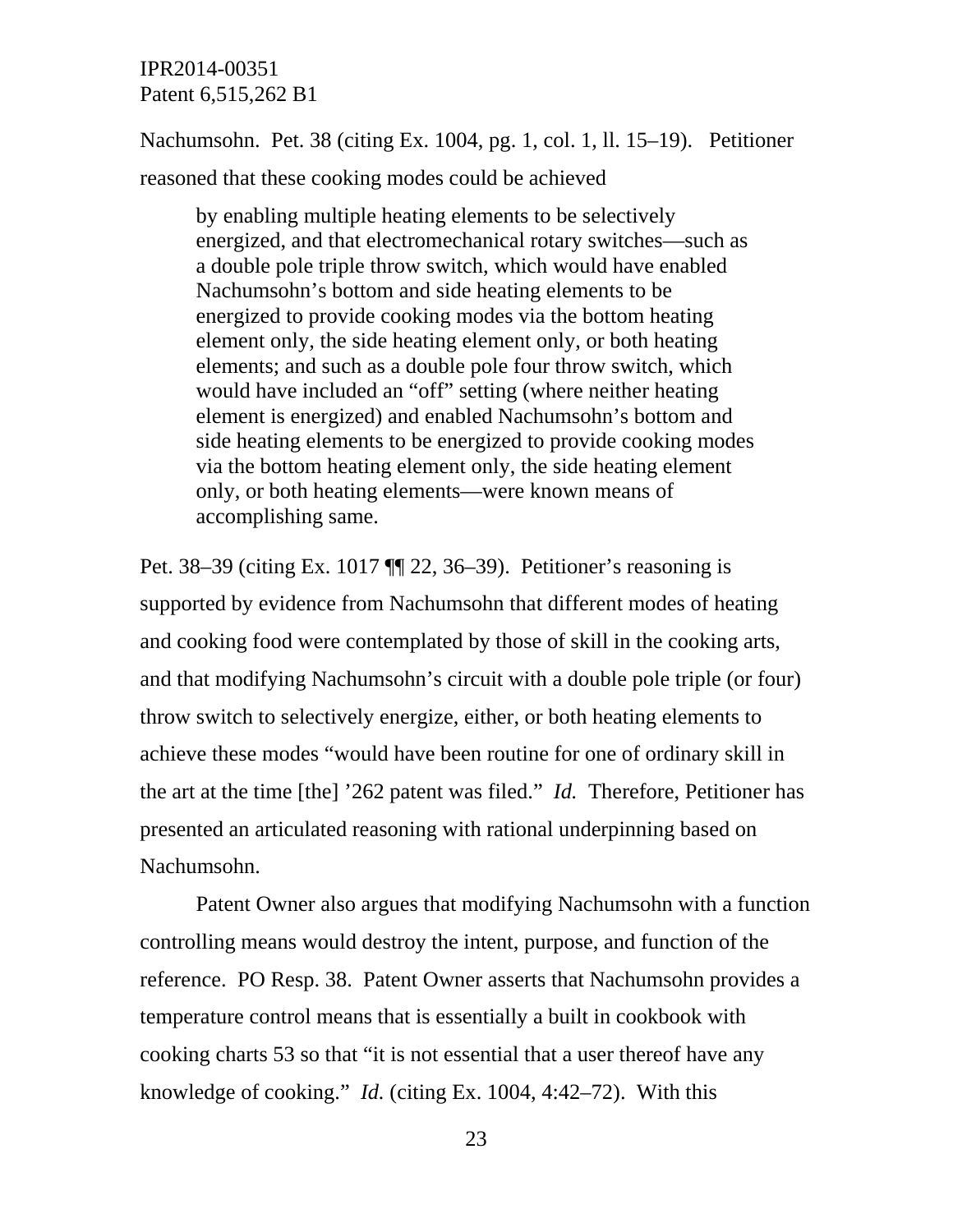functionality, Patent Owner contends that the user merely has to select the food as it is indexed and the temperature is set automatically. *Id.* at 38–39 (citing Nachumsohn 4:18–28). That the cooker itself has a preset temperature that a user selects does not disprove that a known electronic switch could be used to energize either the wrap-around heating element, the bottom heating element, or both in combination and correspondingly recalibrate the individual heating elements to maintain the automatic temperature indexing function. Patent Owner's argument does not explain why such a circuit arrangement with a double pole triple (or four) throw switch would "destroy" the preset, or automatic functionality of Nachumsohn. Accordingly, we conclude that a preponderance of the evidence shows claim 1 is unpatentable over Nachumsohn.

#### *ii. Claims 13 and 14*

Claim 13 depends directly from claim 1, adding the limitation "wherein said housing and said deep well member are oval in configuration." Claim 14 also depends directly from claim 1 and recites the further limitation "wherein a removable cooking well conforming to the dimensions of said deep well member is provided." Petitioner persuasively argues that "Nachumsohn's band 12 and shell 6 is each oval in configuration" and "Nachumsohn's removable roastpan 1 conforms to the dimensions of shell 6." Pet. 45–46 (citing Ex. 1004, pg. 2, 1:24–27, 2:68– 70, Figs. 1, 3, 6). Patent Owner does not address the further limitations added by dependent claims 13 and 14, instead relying upon its arguments with respect to Nachumsohn and claim 1. *See* PO Resp. 41. We therefore conclude that a preponderance of the evidence demonstrates that claims 13 and 14 are unpatentable based on Nachumsohn.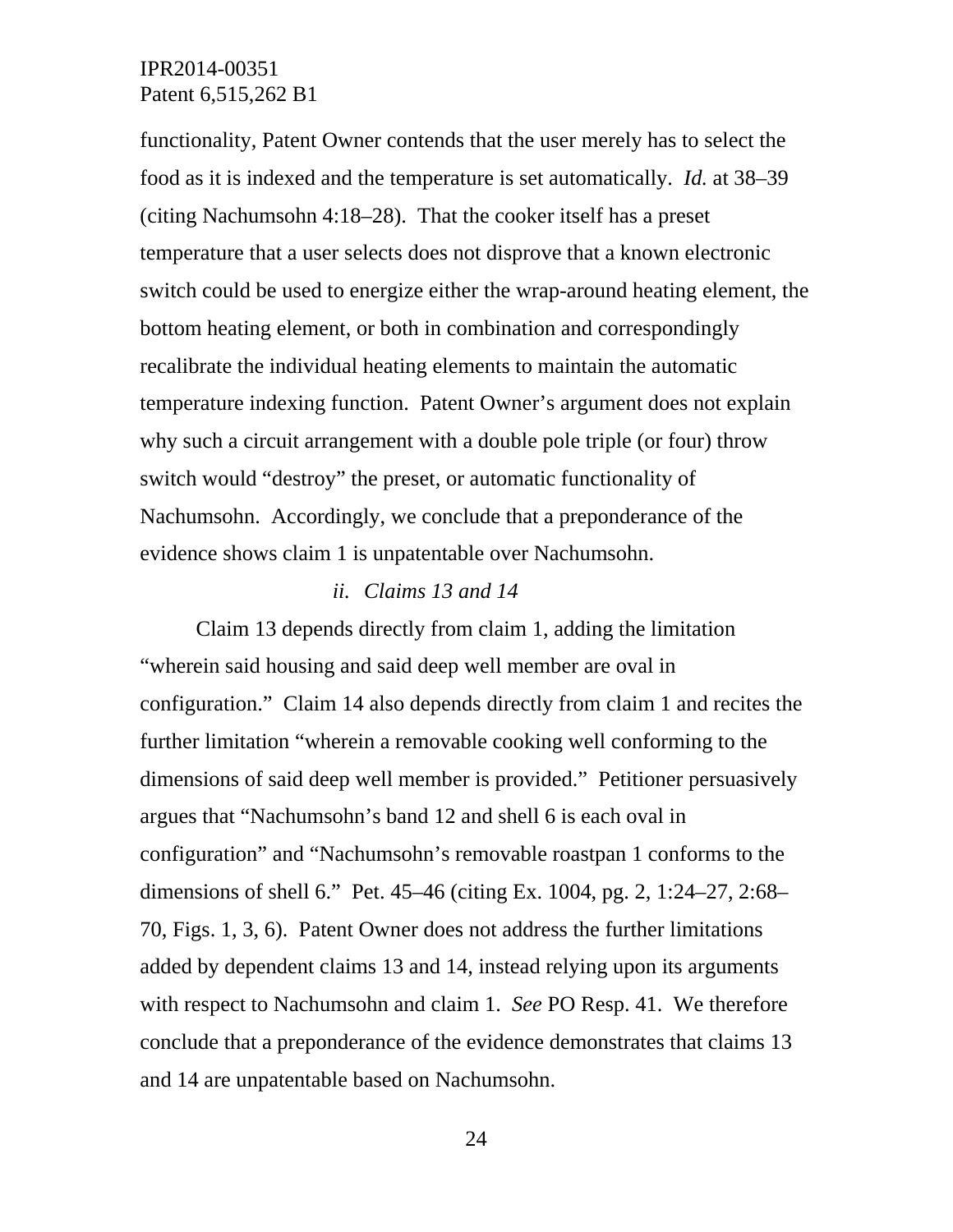*C. Patent Owner's Objections to Robert Sherwood's Declaration*  Patent Owner objects to Robert Sherwood's Declaration testimony on the basis of "information and belief" that (1) Mr. Sherwood did not opine upon the level of ordinary skill in the art in the 2000-2001 time period during which the '262 patent was filed, and (2) that Mr. Sherwood has no legal training and is not qualified as an expert.<sup>2</sup> PO Resp. 27.

Mr. Sherwood's Declaration describes his professional background and education as an electrical engineer with 50 years of product development and design experience including electric cooking devices. *Id.* ¶¶ 3–14. Mr. Sherwood's testimony is offered by Petitioner, not as expert testimony on the specific legal criteria of obviousness, but as evidence of what one of ordinary skill in the art of electric cooker design would have understood at the time of the filing of the '262 patent. Ex. 1017 ¶ 22. Mr. Sherwood's legal principal statements are informative as to his understanding of obviousness, but not expert testimony as to the specific legal elements and requirements for obviousness. *Id.* ¶¶ 20–21. Mr. Sherwood's opinions and testimony as they relate specifically to the prior art, and his knowledge of one of ordinary skill in the art at the time of filing

-

 $2$  Fed. R. Evid. 702. Testimony by Expert Witnesses

A witness who is qualified as an expert by knowledge, skill, experience, training, or education may testify in the form of an opinion or otherwise if: (a) the expert's scientific, technical, or other specialized knowledge will help the trier of fact to understand the evidence or to determine a fact in issue;

<sup>(</sup>b) the testimony is based on sufficient facts or data;

<sup>(</sup>c) the testimony is the product of reliable principles and methods; and

<sup>(</sup>d) the expert has reliably applied the principles and methods to the facts of the case.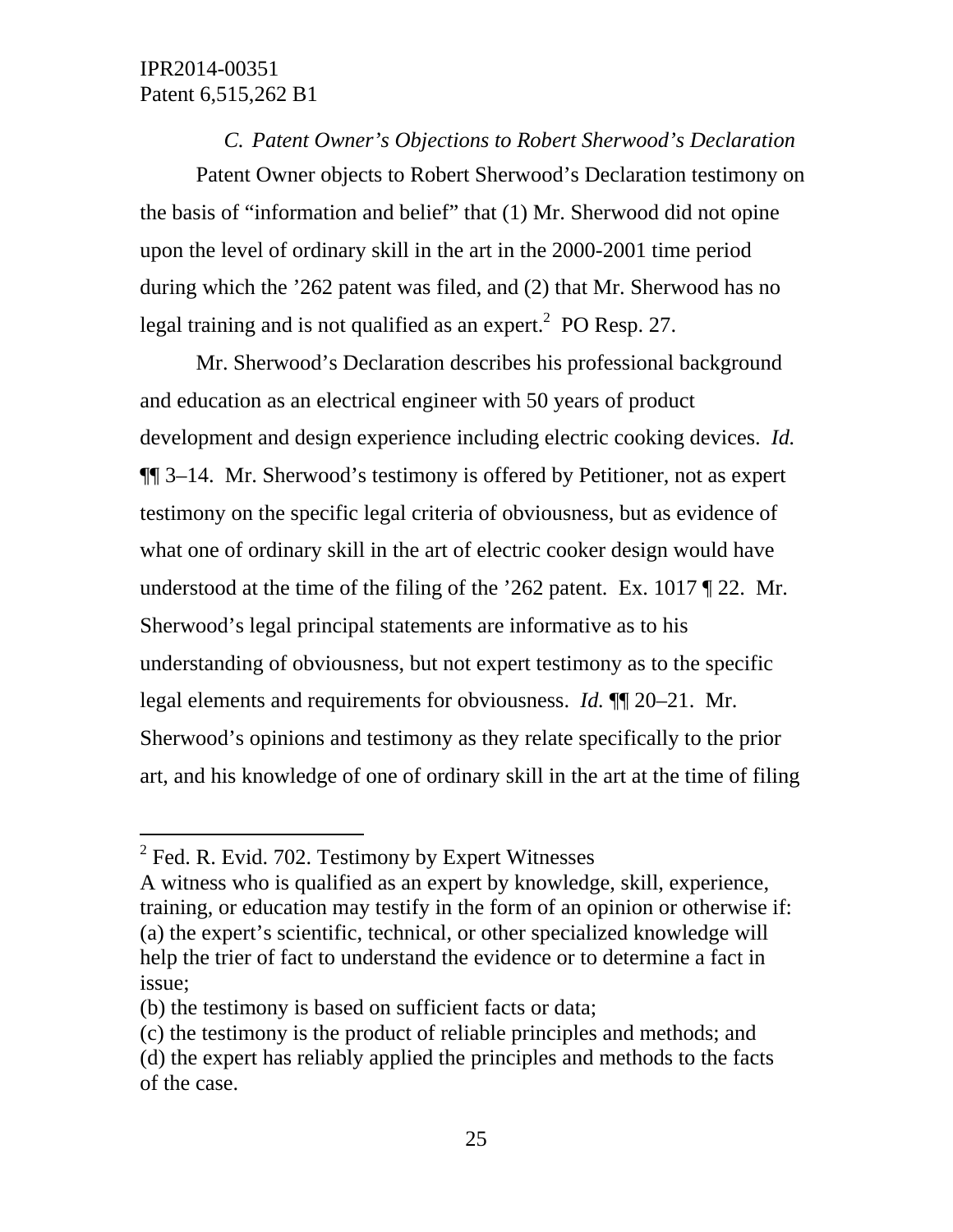of the '262 patent, comport with the legal requirements for obviousness as explained to him by Petitioner's counsel. *See* Ex. 1017 ¶ 20. Obviousness is a mixed question of law and fact and it is not necessary that an expert be a "legal" expert on the question of obviousness. *See Soverain Software LLC, v. Newegg Inc.*, 705 F.3d 1333, 341(Fed. Cir. 2013) ("precedent does not require 'expert' opinions on matters of law").

Also, we are persuaded that Mr. Sherwood's testimony was undertaken with consideration as to the level of ordinary skill in the art within the 2000-2001 time frame of the alleged invention and filing of the '262 patent. Although Mr. Sherwood did not state, explicitly, what the level of one of ordinary skill in the art would have been at the time of filing of the '262 patent, it is reasonable to determine that a professional engineer having a master's degree in electrical engineering and 50 years of electronic product design experience including extensive experience in the design of cooking appliances and electronic temperature control systems including slow cookers and crockpots, is qualified to testify as to what would have been known by, and obvious to, one of ordinary skill in the art at the time of the filing of the '262 patent. Ex. 1017 ¶ 8. Mr. Sherwood specifically states that his opinions are "based on my personal knowledge, experience, and the materials I have reviewed, as to how someone of ordinary skill in the field of cooking appliances would understand the challenged claims of the '262 patent and the '392 patent as of at least July 2001." *Id.* ¶ 22. We determine that Mr. Sherwood's opinions and testimony are entitled to weight, as they embrace the requirement of one of skill in the art at the time of filing of the '262 patent, and are adequately supported by his professional experience and skill in the field of electronic cooking appliance design.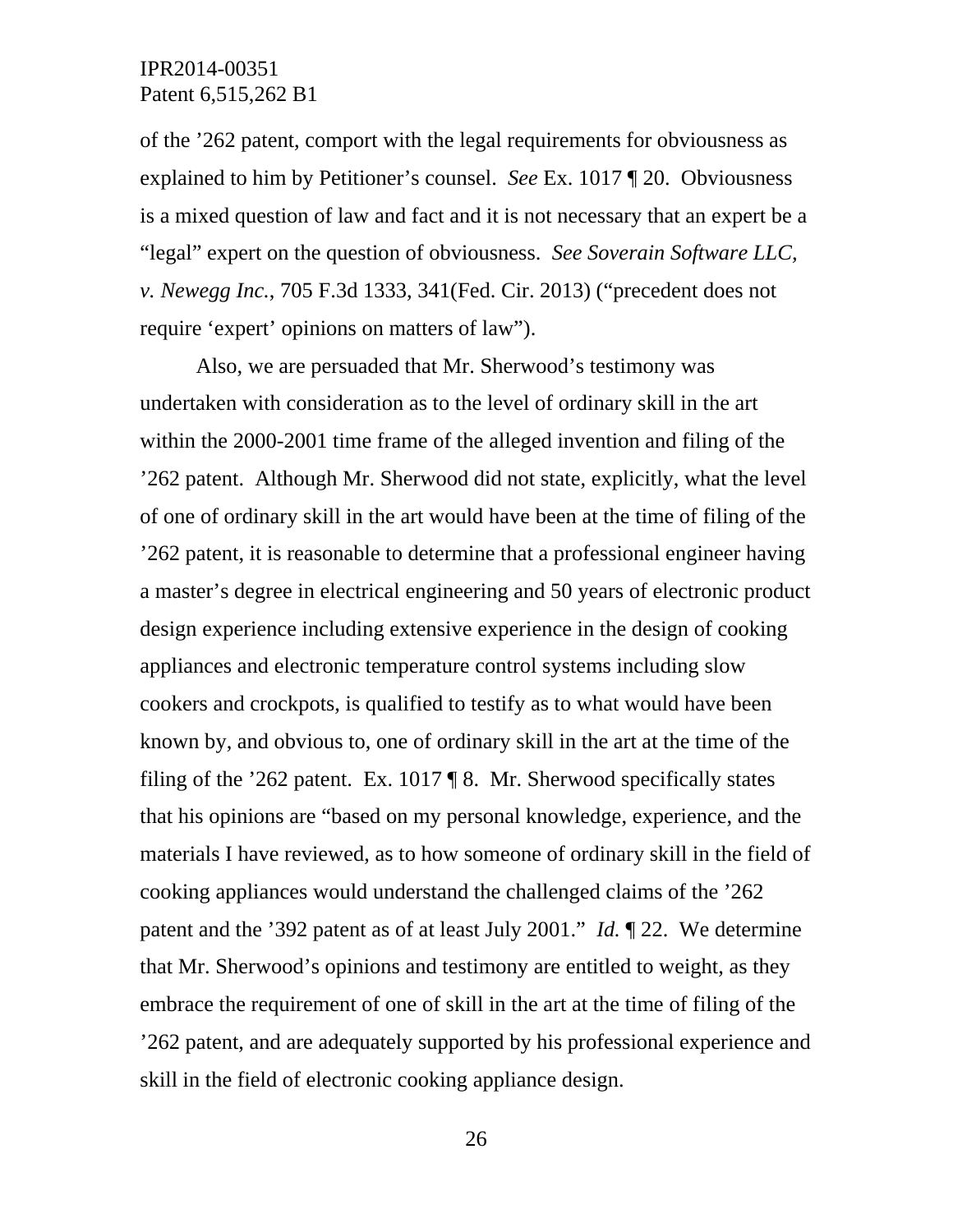## *D. Alleged Obviousness of Claims 1, 13, and 14 over Hlava and Nachumsohn3*

Patent Owner does not provide substantive rebuttal arguments to the combination of Hlava and Nachumsohn. *See* PO Resp. 43–50. Patent Owner relies specifically upon its arguments with respect to Hlava and Nachumsom individually, as previously set forth in its Patent Owner's Response:

Patent Owner respectfully submits that the arguments set forth hereinabove in response to Petitioner's contentions that Claims 1, 13, and 14 are obvious over Hlava and Nachumsohn individually, also obviate Petitioner's contentions that the combination of such references, Hlava in view of Nachumsohn, or, inversely, Nachumsohn in view of Hlava, establish a prima [facie] case of obviousness under §103(a).

*Id.* at 45.

 $\overline{a}$ 

Petitioner argues that understanding Nachumsohn's teaching of a bottom heating element for roasting, one of ordinary skill in the art would have shifted one of Hlava's heating elements, for example the largest wattage heating element 30c', to the bottom of the cooker for more proportioned heat distribution for roasting. Pet. 25. Petitioner contends that shifting a heating element in Hlava from the sidewall to the bottom of the cooking pan as taught by Nachumsohn would have required no more than the exercise of ordinary skill in the art and also would not change the fundamental structure or function of Hlava's selector switch 52 and

<sup>&</sup>lt;sup>3</sup> The order in which the references are combined, Hlava and Nachumsohn or Nachumsohn and Hlava is immaterial to our Decision. The question is "whether the claimed inventions are rendered obvious by the teachings of the prior art as a whole." *See In re Etter*, 756 F.2d 852, 859 (Fed. Cir. 1985) *see also, e.g., In re Bush*, 296 F.2d 491, 496 (CCPA 1961).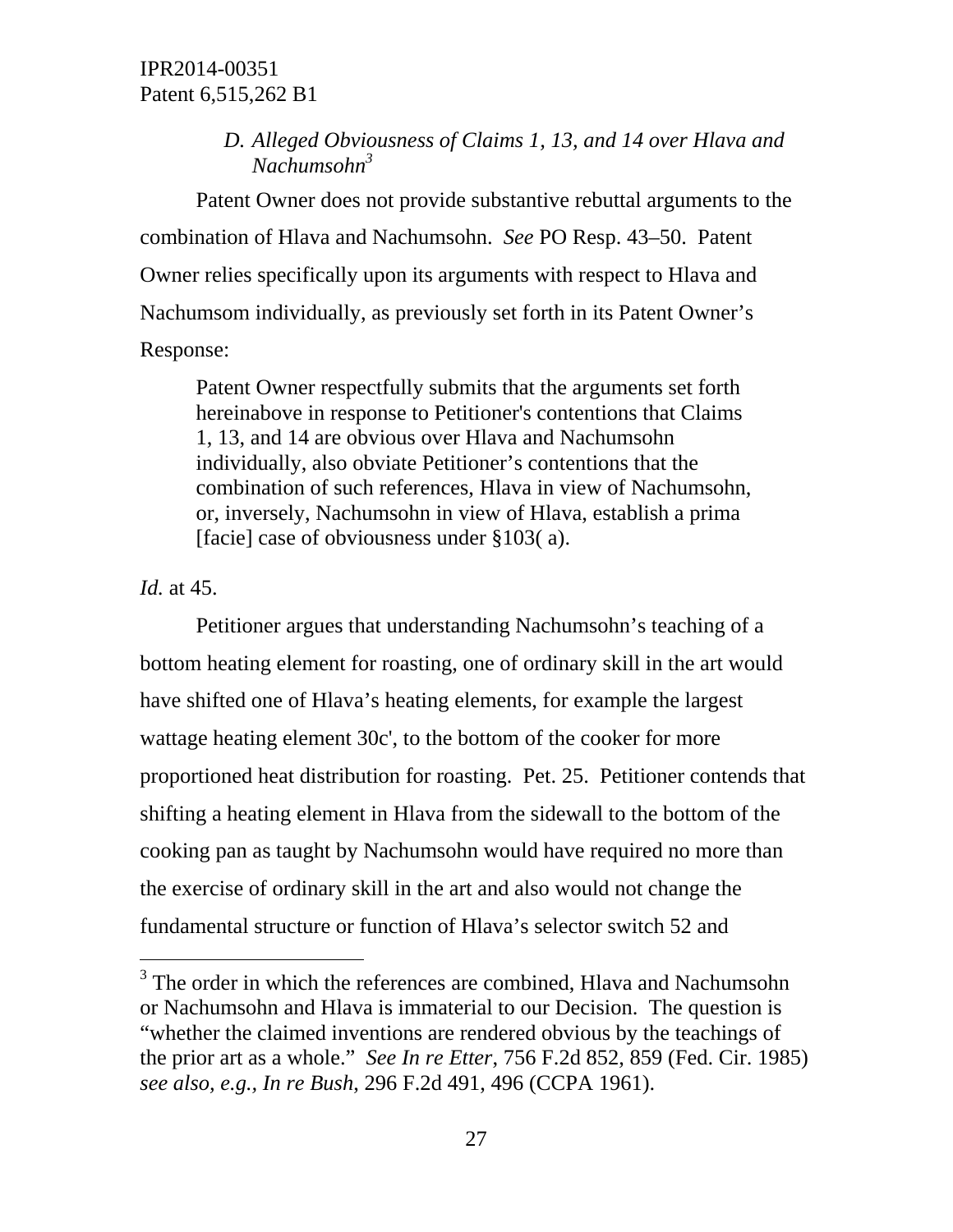thermostat 58, as they correspond respectively to the claimed heating means and temperature controlling means recited in claim 1. *Id*.

Petitioner further asserts that Nachumsohn discloses all the elements of claim 1 with the exception of a function controlling means, but that it was known in the art to provide different cooking modes by enabling multiple heating elements to be energized selectively, such as described by Hlava. Pet. 40 (citing Ex. 1003, 2:19–25 ("Summary of the Invention")). Petitioner reasons that one of ordinary skill in the art would have modified Nachumsohn's deep well cooker with Hlava's selector switch 52 and 52' to enable selected energizing of the wrap-around and bottom heating elements to provide for more diversified cooking modes and that Hlava's selective heating of different heating elements via selector switch 52 and 52' as a function controlling means would provide such different cooking modes. *Id*. at 41.

Petitioner supports this argument with Mr. Sherwood's testimony that it was known in the art to selectively energize different heating elements to achieve various cooking modes and would have been routine for a person of ordinary skill to have used a four position rotary switch, substantially the same as disclosed by Hlava's switch 52 and 52', to select different cooking modes. *Id*. at 41 (citing Ex. 1017 ¶¶ 22, 36–39). Mr. Sherwood states that such a four position rotary switch, (e.g., off, low, high, and roast), could be electrically connected to Nachumsohn's thermostat to selectively energize the heating elements to provide variable cooking modes. Ex. 1017 ¶¶ 33– 34.

We are persuaded by Petitioner's arguments, reasoning, and evidence, and credit Mr. Sherwood's testimony, with respect to the combination of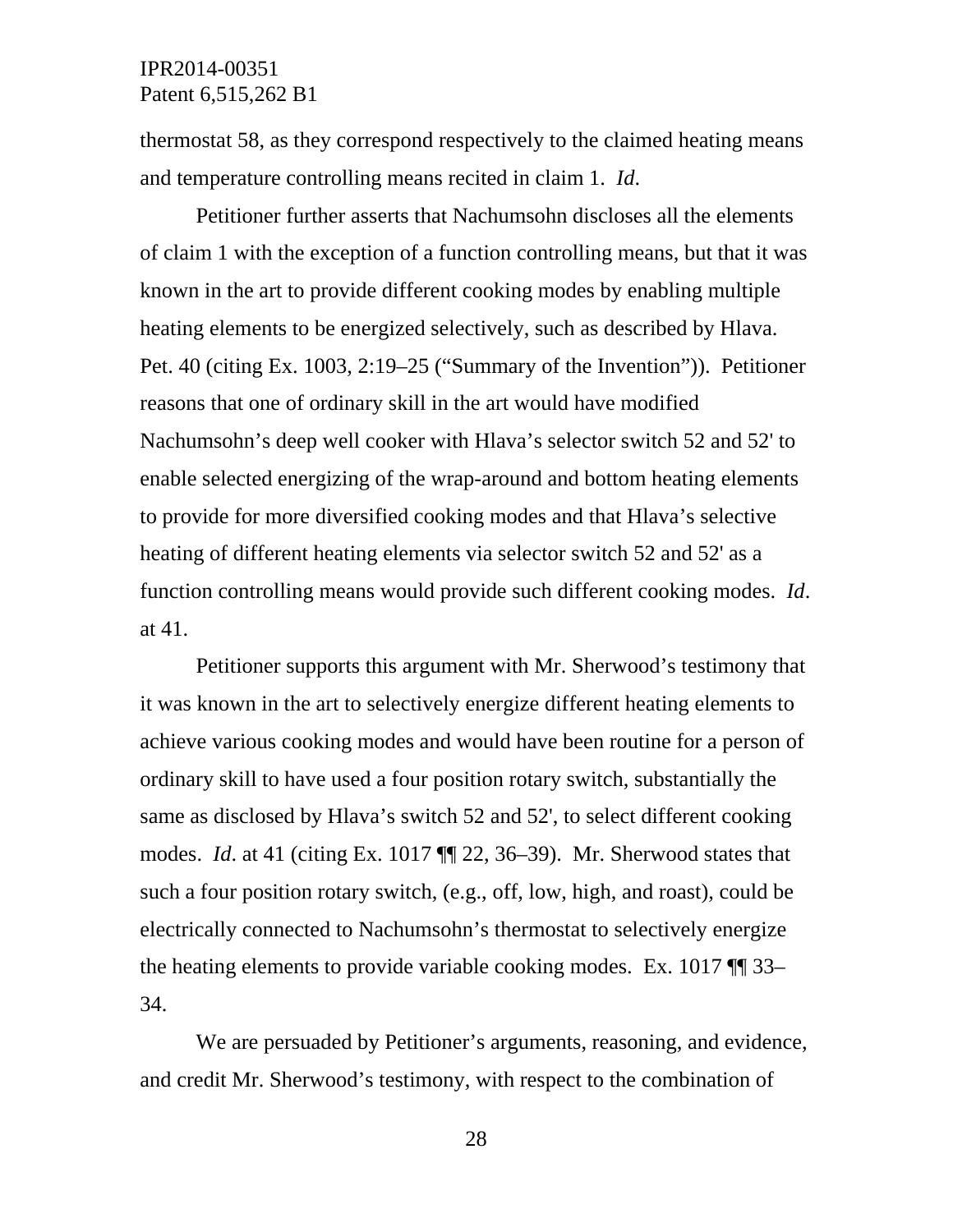Hlava and Nachumsohn. According to Mr. Sherwood, a person of ordinary skill in the art would have known that food cooking devices at the time of the filing of the '262 patent were provided having both bottom and side heating elements as in Nachumsohn to provide for even heating of food in the cooking device. Pet.  $37-39$  (citing Ex. 1017  $\P$  $[22, 36-39]$ ). Although Nachumsohn does not disclose a specific function control that selectively energizes separate heating elements, according to Mr. Sherwood, a person of ordinary skill in the art would also have known of food cookers such as Hlava that have different cooking modes and can separately energize different heating elements. Ex. 1017 ¶¶ 34–36. The person of ordinary skill in the art also would have known that such function and structure could be achieved with a separate function switch in the heating circuit, such as disclosed in Hlava, for selectively energizing different heating elements to provide discrete cooking modes. *Id*. ¶ 34. Mr. Sherwood further testifies that a person of ordinary skill would also have known to arrange a selector switch such as disclosed by Hlava, in the heating circuit to provide for energizing the heating elements separately or in combination to provide different modes of cooking. *Id*.

With respect to claims 13 and 14, Petitioner notes that Nachumsohn's band 12 and shell 6 are oval in configuration, and that Nachumsohn's roast pan 1 conforms to the dimensions of shell 6. Pet. 45–46. Patent Owner, again, does not address the further limitations added by dependent claims 13 and 14, instead relying exclusively upon its arguments with respect to Nachumsohn and claim 1. *See* PO Resp. 49–50. We therefore conclude that a preponderance of the evidence demonstrates that claims 1, 13, and 14 are unpatentable based on Nachumsohn and Hlava.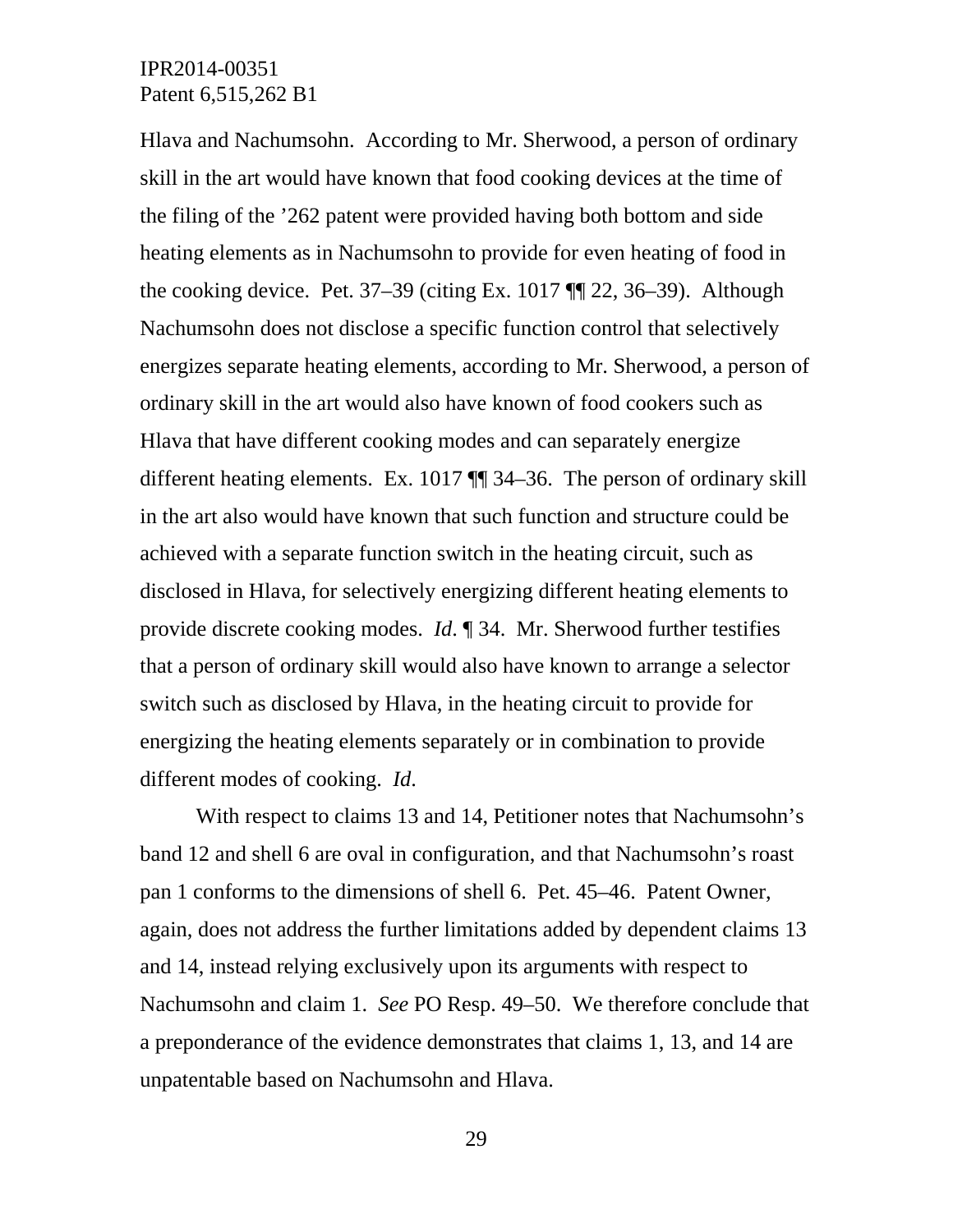## *E. Alleged Obviousness over Nachumsohn and Vallorani*

Petitioner alleges that claims 1, 13, and 14 are unpatentable under 35 U.S.C. § 103(a) over Nachumsohn and Vallorani. Pet. 42–43. Patent Owner disputes Petitioner's position, arguing that Vallorani is not analogous art and that a person of ordinary skill in the art would not have had reason to combine the references in the manner proposed by Petitioner. PO Resp. 50– 54 .

## *1. Overview of Vallorani*

Vallorani relates to control circuits for an electric oven such as home appliance electric ranges. Ex. 1005, 1:10–13. Vallorani discloses specifically a heating control circuit with "a manually operable control switch selectively operative to establish different electrical heating connections between the heating elements and the source of current supply so as selectively to set the oven to carry out different broiling and baking operations." *Id*. at 1:17–22. Figures 1 and 2 of Vallorani are reproduced below: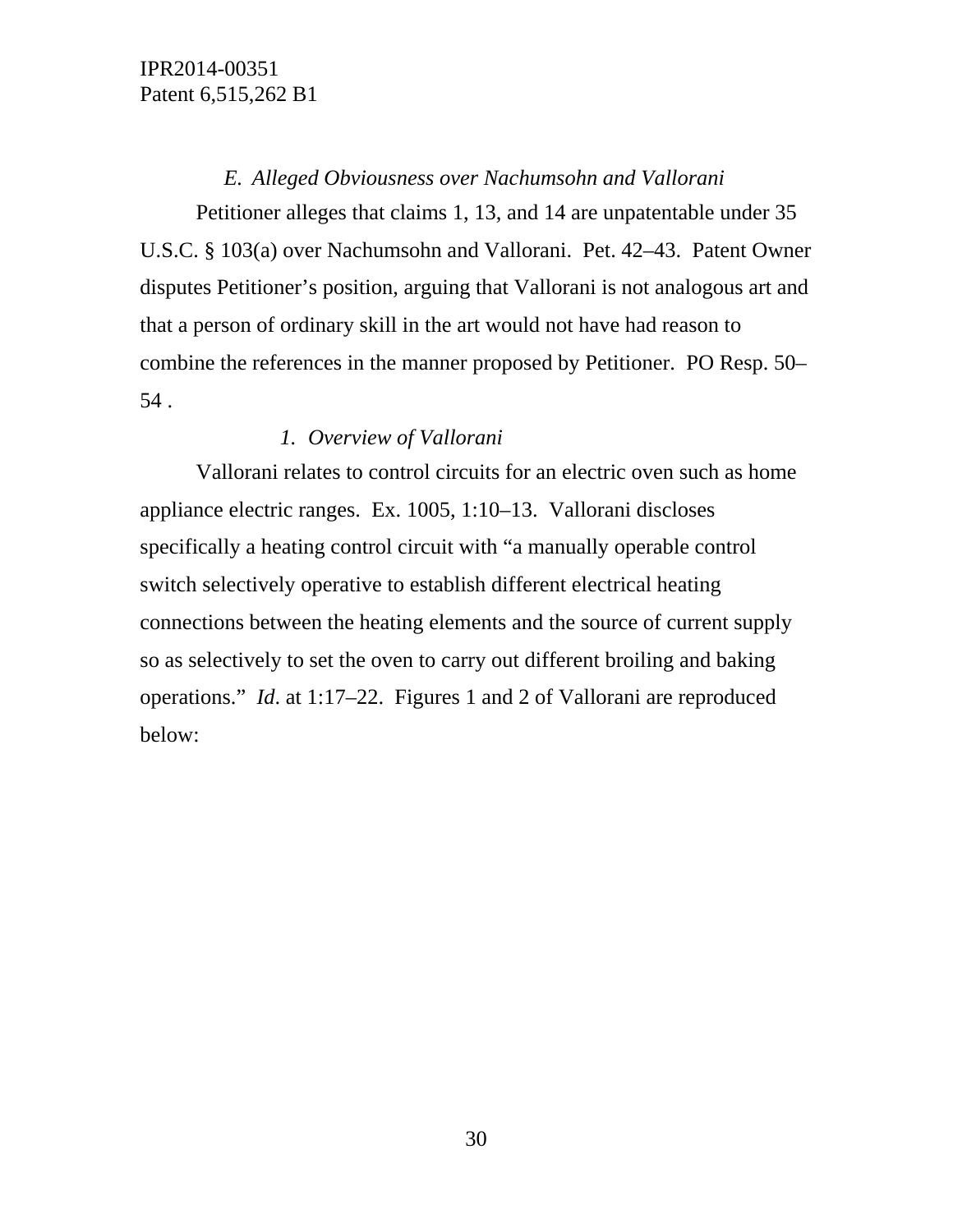

Figure 1 is a fragmentary front view of an electric range, and Figure 2 is a diagram of a circuit control network incorporated in the range of Figure 1. *Id.* at 2:23–31. As depicted in Figures 1 and 2 of Vallorani, above, a circuit network is shown having heating elements 16, 17, and 18. Manual control switch 19 is connected to the circuit network for selectively controlling the heating elements. *Id*. at 3:37–39. The control switch "includes four individual manually operable pushbuttons respectively corresponding to the off, broil, regular bake and time bake positions thereof." *Id*. at 3:44–48, Fig. 2.

Vallorani describes operation of the control switch to undertake different cooking or baking operations, such as broiling, where heating elements 16 and 17 are energized to provide greater heat in the upper portion of the oven cavity to facilitate broiling food. *Id*. at 5:21–55, Fig. 3. For a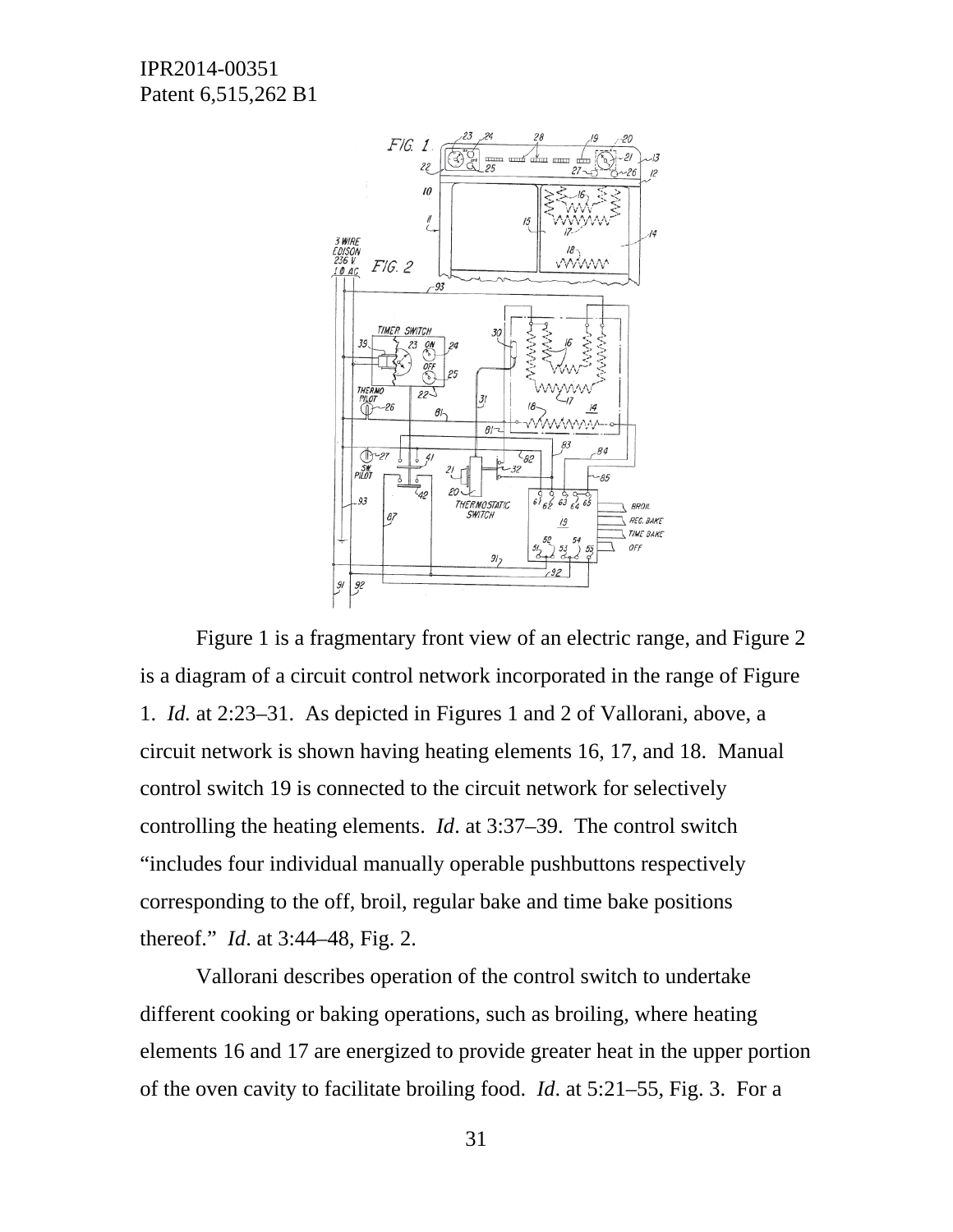regular baking operation on the other hand, heating elements 17 and 18 are energized so as to develop a more uniform heating throughout the oven cavity. *Id*. at 5:56–6:10, Fig. 4.

#### *2. Discussion*

A reference qualifies as prior art for an obviousness determination under § 103 only when it is analogous to the claimed invention. *In re Klein*, 647 F.3d 1343, 1348 (Fed. Cir. 2011) (citing *Innovention Toys, LLC v. MGA Entm't, Inc.*, 637 F.3d 1314, 1321 (Fed. Cir. 2011)); *In re Bigio*, 381 F.3d 1320, 1325 (Fed. Cir. 2004); *In re Clay*, 966 F.2d 656, 658 (Fed. Cir. 1992). A reference is considered analogous prior art: (1) if the reference is from the same field of endeavor as the claimed subjected matter, regardless of the problem addressed, or (2) if "the reference still is reasonably pertinent to the particular problem with which the inventor is involved," even though the reference is not within the field of the inventor's endeavor. *Bigio*, 381 F.3d at 1325. The "field of endeavor" test asks if the structure and function of the prior art is such that it would be considered by a person of ordinary skill in the art, because of the similarity to the structure and function of the claimed invention as disclosed in the application. *Id.* at 1325–27.

Patent Owner concedes that both a deep well cooker and Vallorani's range are "home cooking appliances" but argues that they are directed to "substantially different fields." PO Resp. 52. Apart from this assertion, Patent Owner does not explain or provide any evidence that these two home cooking apparatuses are actually in different fields of endeavor. Vallorani does not specifically disclose a deep well cooking apparatus, however, where an electric range and a deep well cooker perform various similar domestic food cooking operations, it is reasonable that a person of ordinary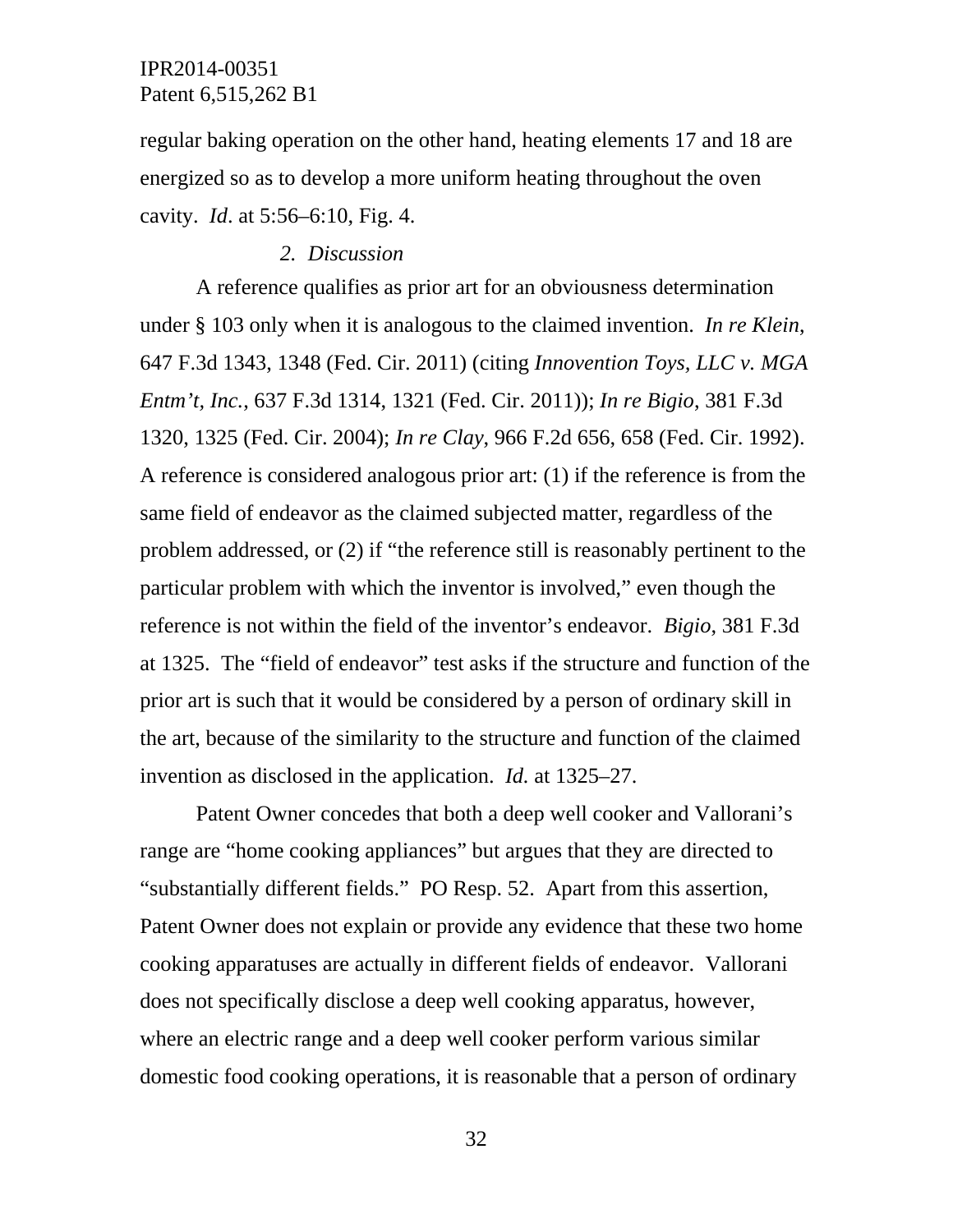skill in the art would look to known electric food cooking devices such as an electric cooking range with electric radiant heating elements that function for the same purpose, and in a similar way, to a deep well cooking apparatus, that is, to heat and cook food in a variety of different phases or modes. *Compare*. Ex. 1005, 1:14–25, *with* Ex. 1004, 1:15–22. The scope of analogous art is to be construed broadly. *Wyers v. Master Lock Co.*, 616 F.3d 1231, 1238 (Fed. Cir. 2010) ("The Supreme Court's decision in *KSR . . .* directs us to construe the scope of analogous art broadly"). The fact that Vallorani addresses, at one point, a different problem from Nachumsohn, e.g., too much top heat for evenly baking a cake, does not mean, as Patent Owner contends, that the references are directed to different fields of endeavor and therefore nonanalogous art. *See* PO Resp. 53 (citing Ex. 1005, 1:42–46).

Patent Owner further argues that even if Nachumsohn and Vallorani are properly combined under § 103(a), the combination does not meet all the limitations of claim 1 because Vallorani discloses that "heating elements 16, 17, 18 are energized *only in combination* (i.e. *not individually*)." PO Resp. 54. This argument is not commensurate in scope with the claims. Claim 1 recites "function controlling means. . . enabling said bottom heating element and said wrap-around heating element to be *selectively energized* to provide variable cooking modes." (Emphasis added). As Patent Owner itself points out, "at least two of Vallorani's three heating elements 16, 17, 18 are energized at all times during cooking operations." *Id.* at 54–55. This is consistent with claim 1 reciting that the heating elements are "selectively energized." Vallorani discloses, for example, that in a broil function heating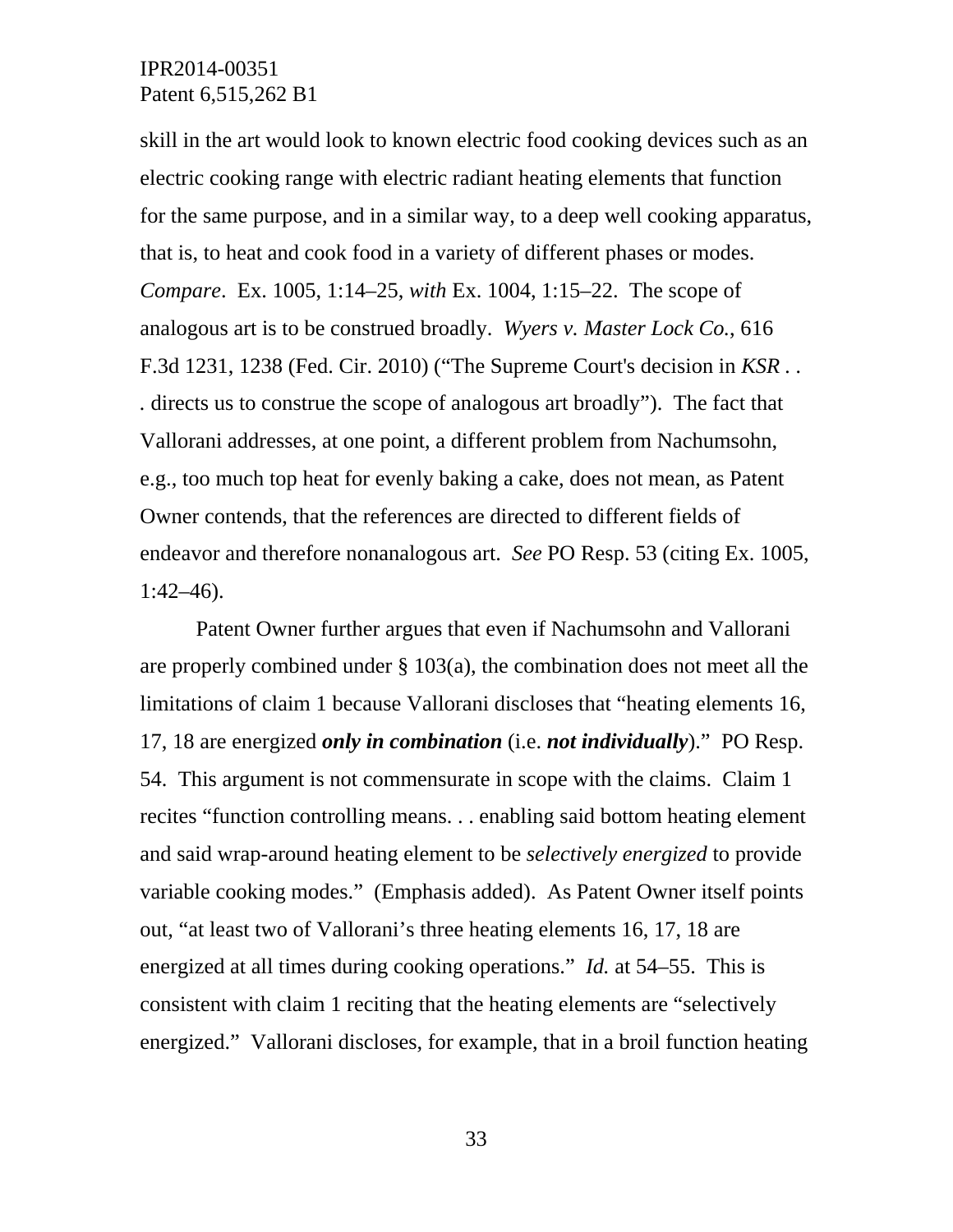elements 16 and 17 are selectively energized, and element 18 is not energized. PO Resp. (citing Ex. 1005, 5:21–40, Fig. 3).

We are persuaded that Vallorani is analogous art to Nachumsohn because the references disclose similar apparatuses performing the same food cooking functions, and therefore a person of skill in the art would reasonably have looked to such similar cooking apparatus and heating control circuits at the time of the invention of the '262 patent to provide control over the heating elements to achieve different heating modes. We are also persuaded by Petitioner's argument, and evidence, that Vallorani's control circuit for an electric oven discloses a circuit for selectively energizing different heating elements to perform different heating operations or modes. Pet. 40 (citing Ex. 1005, 1:14–29). We are further persuaded by Petitioner's evidence that it would have been a straightforward task for one of ordinary skill in the art to incorporate Vallorani's switch 19 with Nachumsohn's thermostat "to provide variable cooking modes" to Nachumsohn's cooker. Pet. 41–43 (citing Ex. 1017 ¶¶ 22, 36–39).

Accordingly, we determine that Petitioner has demonstrated by a preponderance of the evidence that claims 1, 13, and 14 are unpatentable based on Nachumsohn and Vallorani.

*F. Motion to Amend Claims 1, 13, and 14* 

Patent Owner moves to substitute claims 20–22 for challenged claims 1, 13, and 14, respectively, if we find original claims 1, 13, and 14 unpatentable. Mot. to Amend 1. As stated above, we determine that Petitioner has demonstrated by a preponderance of evidence that all of the challenged claims are unpatentable. Therefore, Patent Owner's Motion to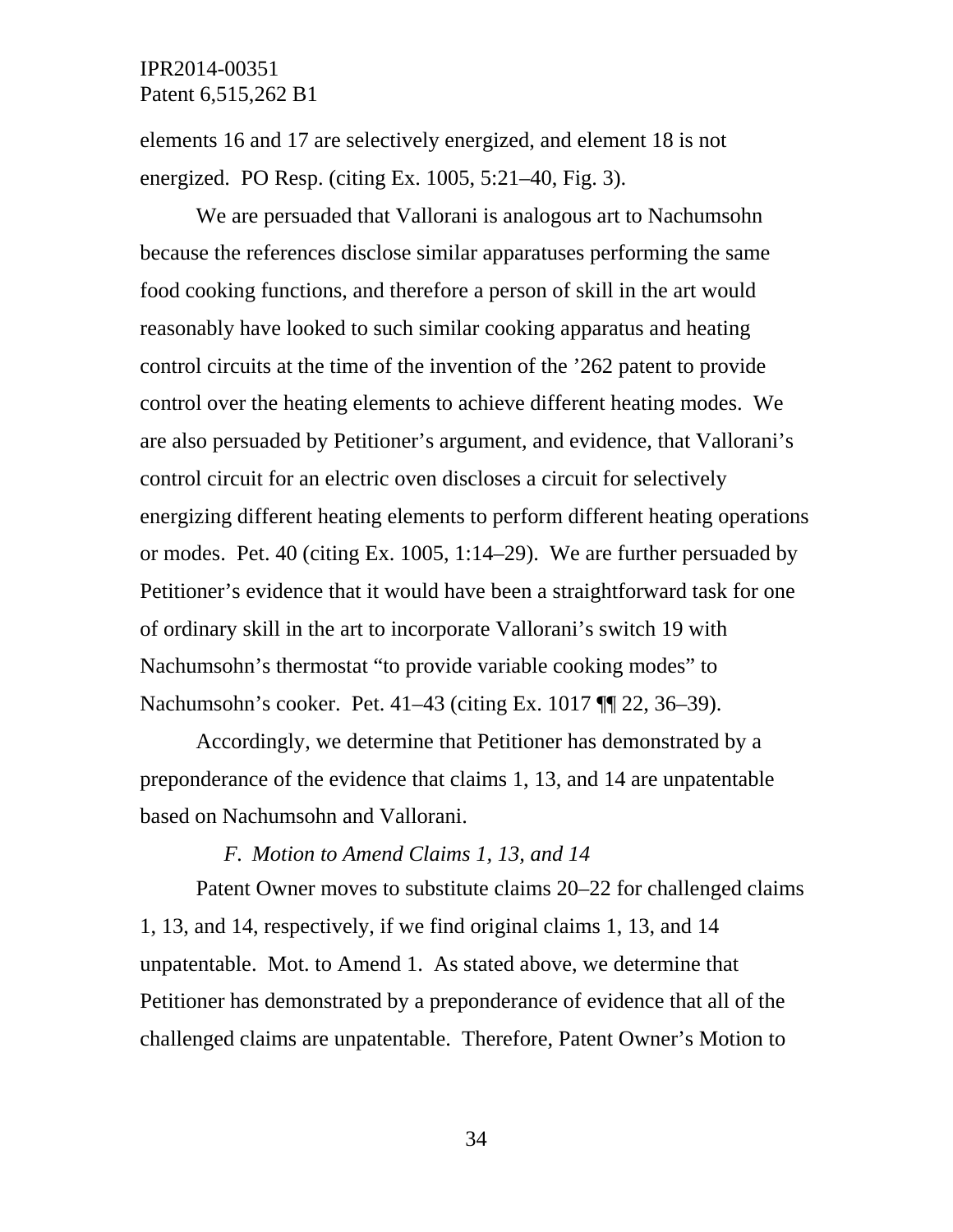Amend is before us for consideration. For the reasons set forth below,

Patent Owner's Motion to Amend is denied.

Proposed substitute claim 20 is shown below with underlining to indicate additions as compared to original claim 1.

> 20. A deep well cooker comprising: an outer housing having a lid member; a deep well member residing within said housing, said

deep well member having a bottom surface with integrally formed sidewalls and an open top;

heating means including a bottom heating element and a wrap-around heating element radially disposed about said deep well member and positioned intermediate said housing and said deep well member;

temperature controlling means electrically interconnected to said heating means for regulating the temperature of said heating elements; and

function controlling means including a multifunction controller electrically interconnected to said temperature controlling means and to said heating elements enabling said bottom heating element and said wrap-around heating element to be selectively energized individually or in combination to provide variable cooking modes.

Mot. to Amend, 2–3.

Proposed substitute claims may not enlarge the scope of original patent claims. 35 U.S.C. § 316(d)(3); 37 C.F.R. § 42.121(a)(2)(ii). Petitioner argues that the Motion to Amend should be denied because the added limitations may not invoke § 112, ¶ 6, leaving the claim limitation potentially covering structures not described in the specification. Opp. to Amend 1–2. Patent Owner contends that this amendment is a narrowing amendment "by adding limitations to the function controlling means." Mot. to Amend 4; Reply to Amend 1.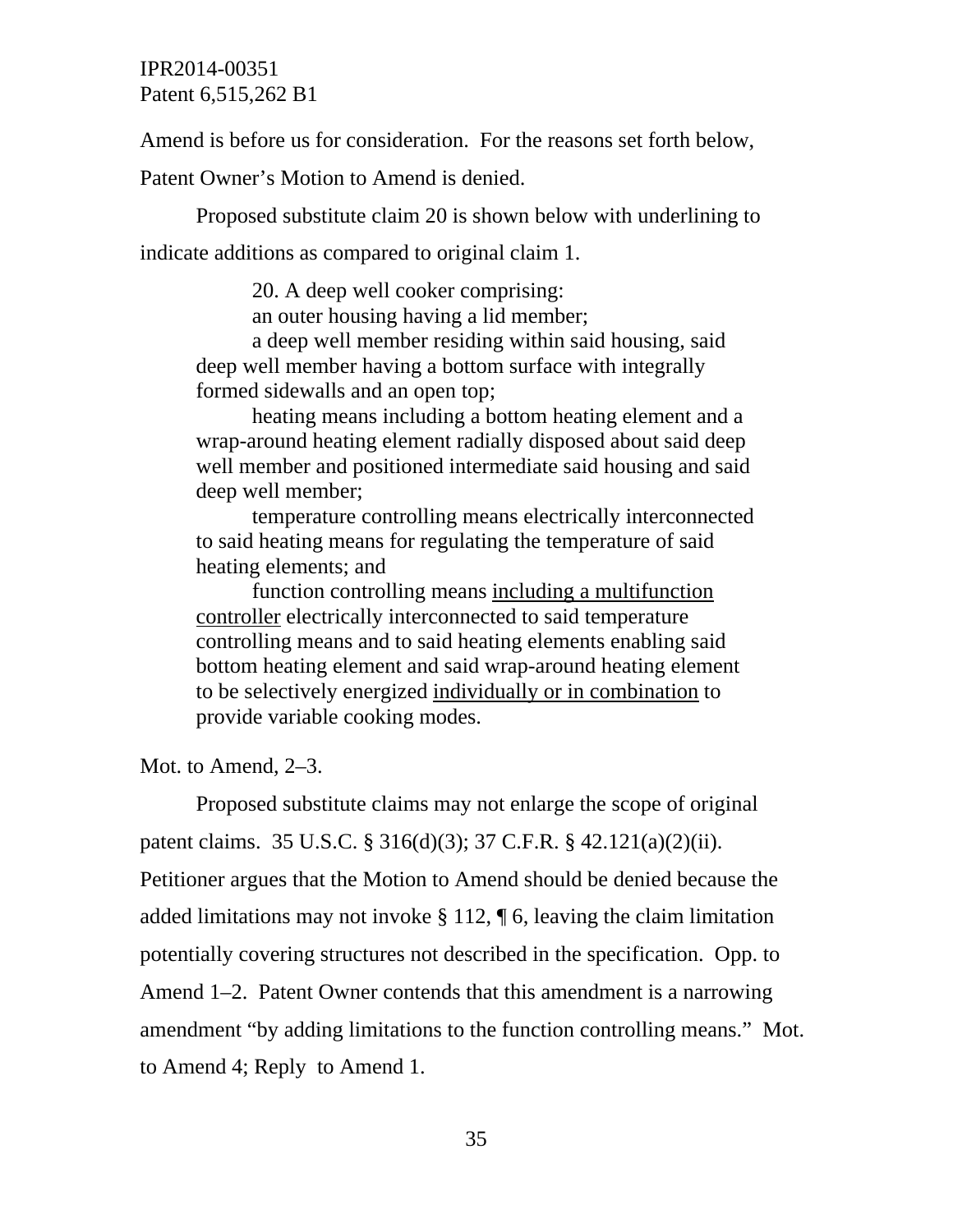We determined in our Decision to Institute that the structure corresponding to the "function controlling means" is described in the specification of the '262 patent as a "multi-function controller," "multifunction control," "function control switch 34," and "multi-function control switch 34." Inst. Dec. 9–10 (citing Ex. 1001, 3:34–37, 3:64–4:1). We also found that "[t]hese terms are used throughout the specification essentially interchangeably to refer to function control switch 34 and selective control of the heating elements." *Id.* at 10. Our claim construction determined this means-plus-function limitation to cover the following structure:

the device, and its equivalents, as reflected in Figures 1A–3 of the '262 patent mounted in the outer housing of the deep well cooker and manipulated separately from the temperature control means by a user, and as represented in the specification, can pass current individually to either the bottom heater or wraparound heater, or in combination to both.

*See* Inst. Dec. 11. As so construed, the scope of this limitation, therefore, encompasses a "multifunction controller," as Patent Owner now provides in substitute claim 20. We consider this amendment, therefore, to be neither broadening nor narrowing to the scope of the original claim.

What is not definite from this proposed claim amendment, reading the entire means-plus-function phrase "function controlling means *including* a multifunction controller" in context, is whether the "multifunction controller" is recited as the "function controlling means" itself, or, a required portion or substructure of the "function controlling means," or, if "multifunction controller" is intended as an exemplary alternative structure to the structures we identified from the specification as included under the proper § 112, ¶ 6analysis. Patent Owner's explanation for this amendment is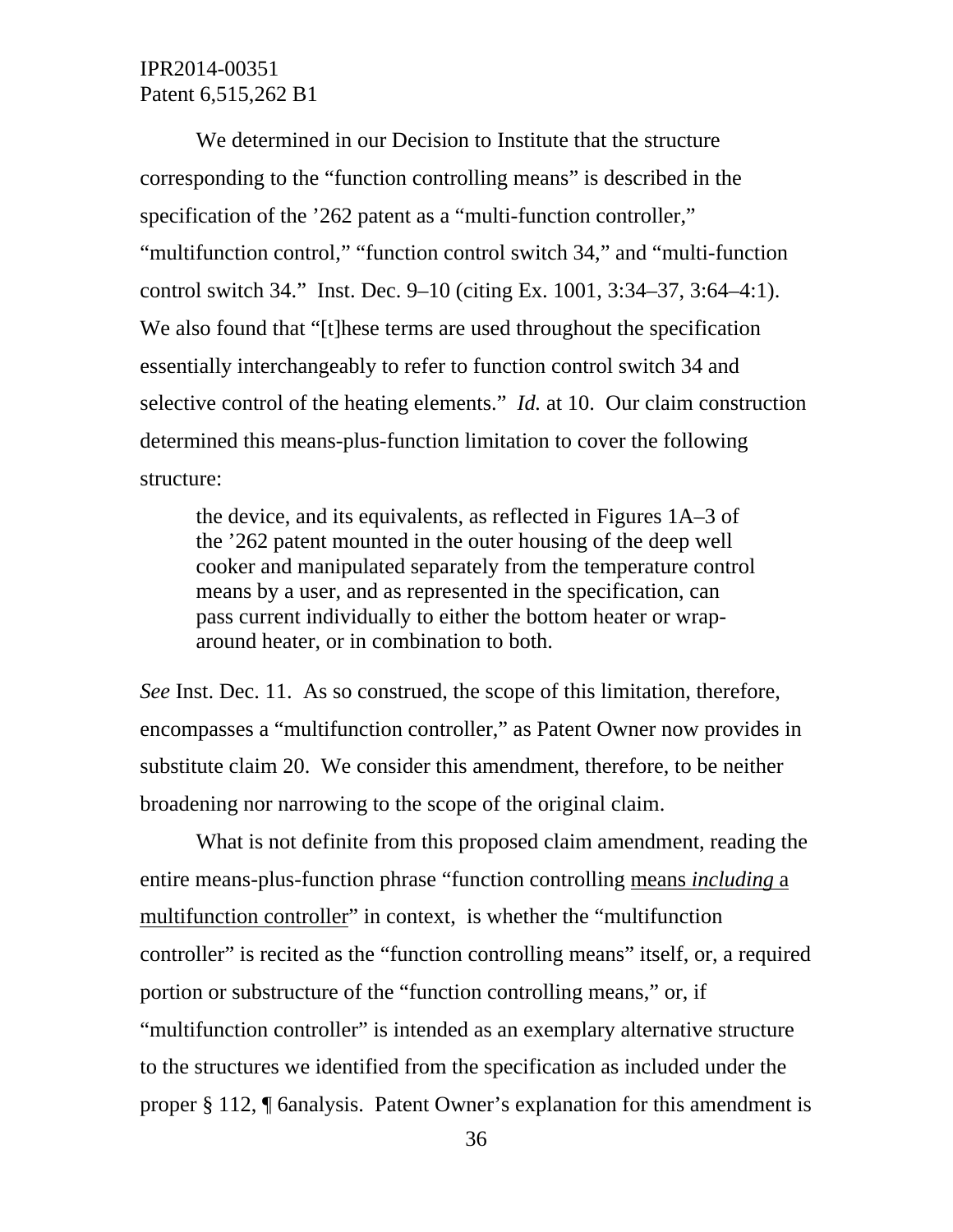equally unhelpful, stating that "[a]s disclosed in the '262 patent, the multifunction controller *may* comprise a function control switch 34, and its equivalents, for selective control of the heating elements." Mot. to Amend 5 (emphasis added). This explanation as to what the multifunction controller "may" provide is ambiguous as to what structure or substructure is being claimed in the substitute claim. The substitute claim is therefore indefinite. *See* 35 U.S.C. § 112, ¶ 2.

Moreover, Patent Owner fails to explain why this amendment renders claim 1 patentable over Hlava in view of what was known to one of ordinary skill in the art with regards to such controllers at the time of the alleged invention in the '262 patent. Patent Owner asserts again, *inter alia*, that Hlava does not disclose a bottom heating element, "which is a patentable distinction of the '262 patent and mitigates against a finding of obviousness under 35 U.S.C. §103(a)." Mot. to Amend 6–7. However, the Motion is devoid of any explanation or discussion with respect to the proposed amendment and Hlava. Patent Owner argues that Nachumsohn does not disclose a "**multifunction controller or function control switch** that selectively energizes Nachumsohn's heating elements **individually or in combination,** or any equivalent structure, to change the automatic index setting." *Id.* at 9–10. This argument is ineffective because Nachumsohn is not relied upon for the multifunction controller. Petitioner's grounds rely upon Hlava, the common knowledge of an artisan of ordinary skill in the art, and Vallorani as disclosing the claimed "function controlling means." *See* Pet. 32–36, 38–43. Further, the proposed limitation "individually or in combination" maintains the energizing of the heating elements "in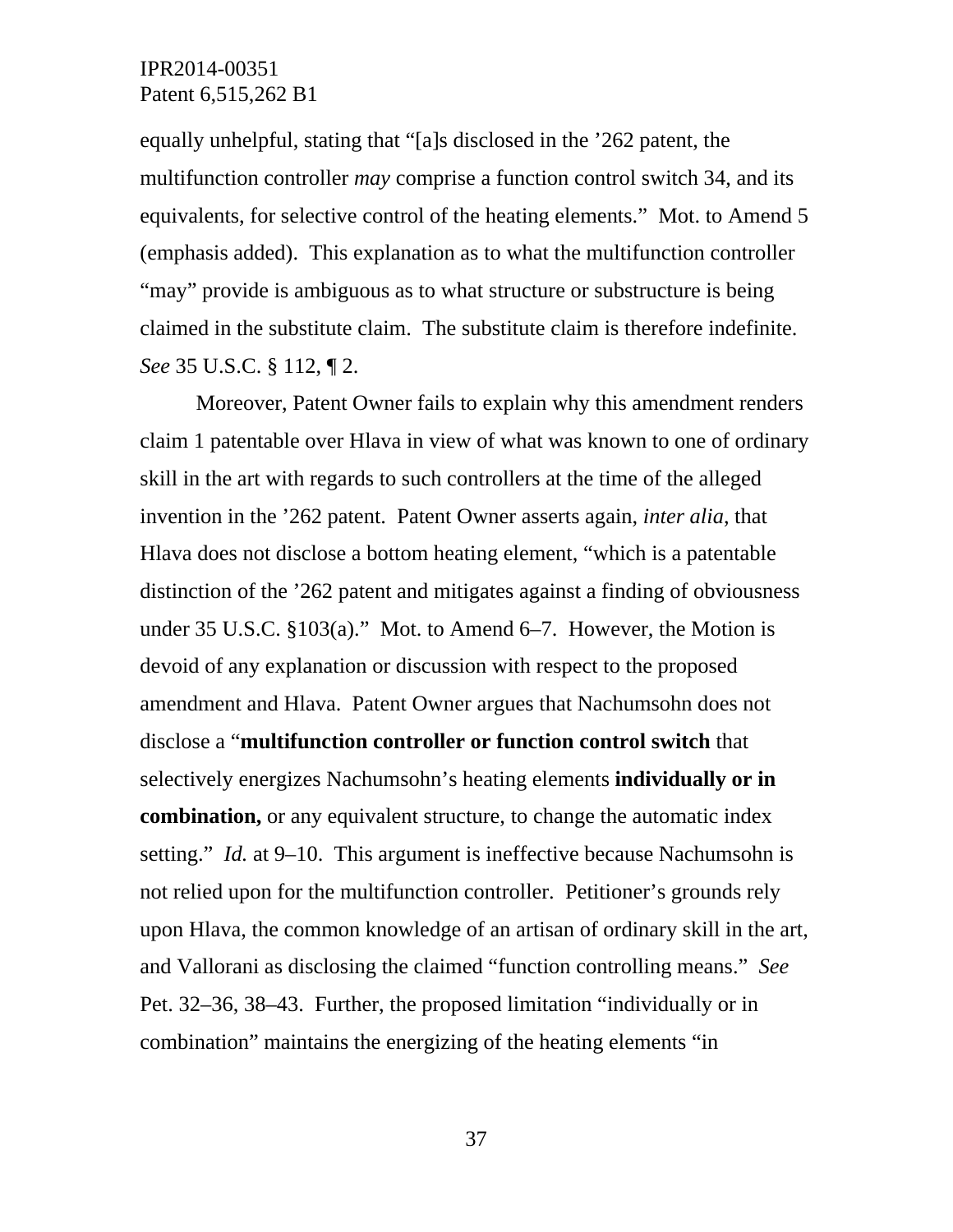combination" as an alternative in the claim and, thus, cannot distinguish over Nachumsohn or Vallorani. *See* Mot. to Amend 11–14.

#### *G. Evidence of Secondary Considerations –– Copying*

Patent Owner states that the '262 patent is asserted against Petitioner in *Acorne Enterprises, LLC v. Euro-Pro Operating LLC, et al.* (Civil Action No. 3:12-cv-00602-RCJ-WGC) in the U.S. District Court for the District of Nevada. PO Resp. 58. Patent Owner appears to allege that the filing of such litigation, as "the impetus for Euro-Pro Operating LLC's filing of the present Petition(s) for *Inter Partes* review" is evidence of copying. *Id.* Secondary considerations such as copying must be considered when present. Here, however, the mere filing of a lawsuit by Patent Owner, without more, is simply not evidence of copying. Indeed, it is not evidence of copying even if Petitioner's product is encompassed by Patent Owner's claims. *Iron Grip Barbell Co. v. USA Sports, Inc.*, 392 F.3d 1317, 1321 (Fed. Cir. 2004) ("[S]imply because an invention falls within a range disclosed by the prior art does not necessarily make it per se obvious."). Also, the filing of a lawsuit does not provide evidence showing that the other manufacturers copied the claimed invention after expending great effort to develop their own solution. *See Pentec, Inc. v. Graphic Cntrls. Corp.*, 776 F.2d 309, 317 (Fed. Cir. 1985) (Alleged copying is not persuasive of nonobviousness when the copy is not identical to the claimed product, and the other manufacturer has not expended great effort to develop its own solution.); *Vandenberg v. Dairy Equip. Co., a Div. of DEC Int'l, Inc.*, 740 F.2d 1560, 1567 (Fed. Cir. 1984) (Evidence of copying found particularly persuasive where copyist had itself attempted for a substantial length of time to design a similar device, and failed.).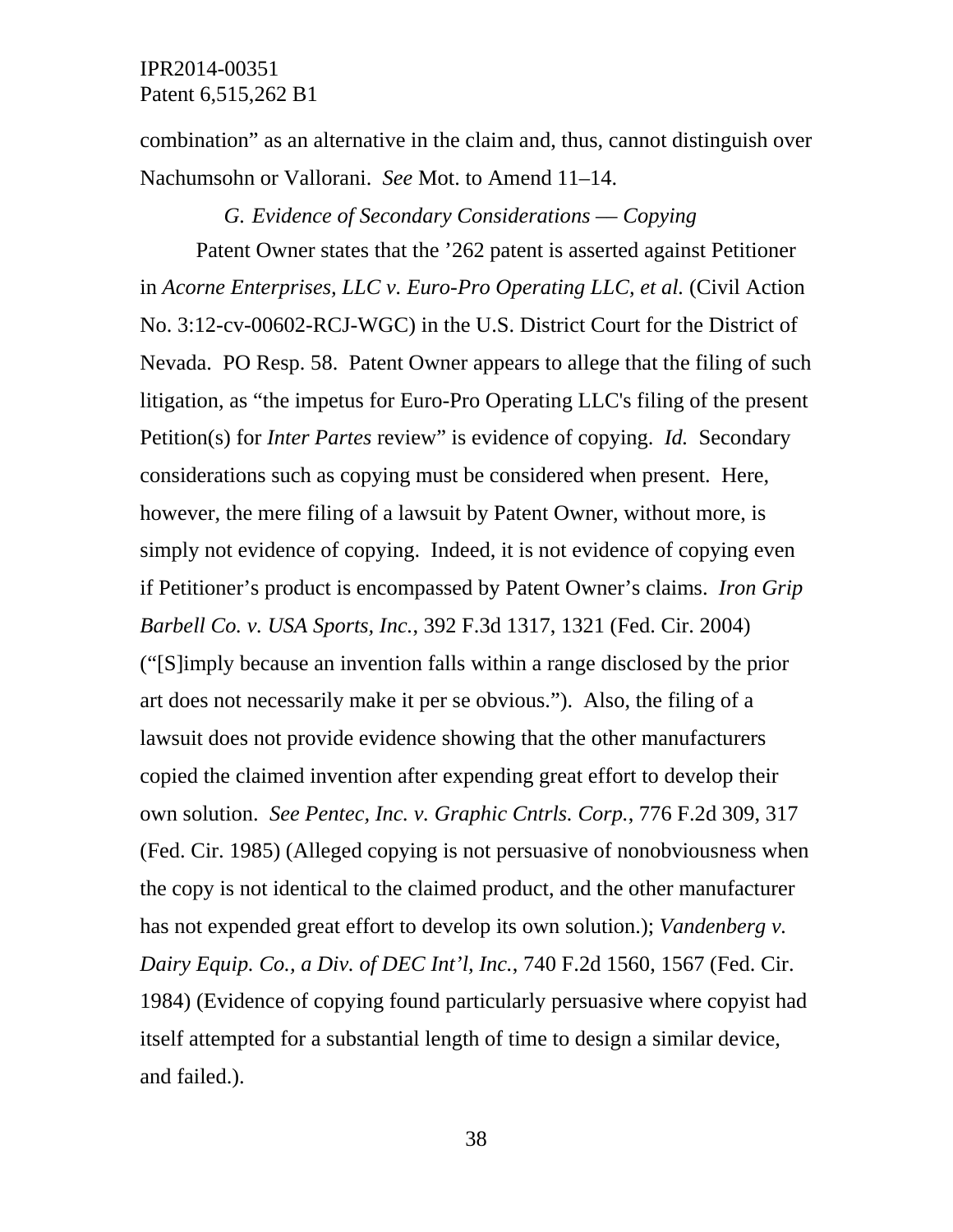## IV. CONCLUSION

 Based on the complete record before us, we conclude that Petitioner has demonstrated by a preponderance of the evidence that claims 1, 13, and 14 of the '262 patent are unpatentable as obvious over Hlava, over Hlava and Nachumsohn, and over Nachumsohn and Vallorani.

## V. ORDER

For the reasons given, it is

ORDERED that claims 1, 13, and 14 of U.S. Patent No. 6,515,262 are determined by a preponderance of the evidence to be unpatentable;

FURTHER ORDERED Patent Owner's Motion to Amend is denied; and

FURTHER ORDERED that, because this is a final written decision, parties to the proceeding seeking judicial review of the decision must comply with the notice and service requirements of 37 C.F.R. § 90.2.